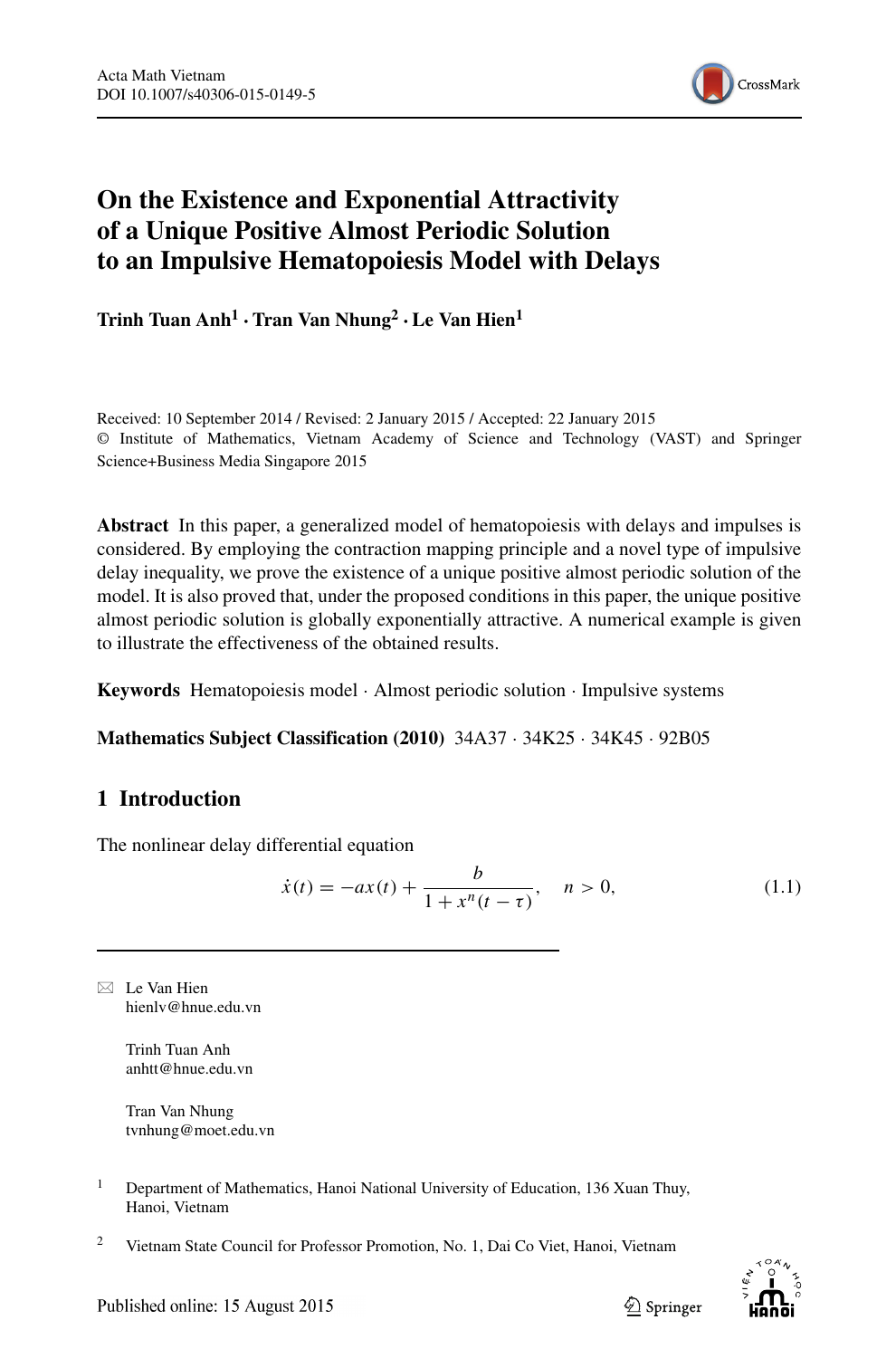where  $a, b, \tau$  are positive constants, proposed by Mackey and Glass [\[17\]](#page-17-0), has been used as an appropriate model for the dynamics of hematopoiesis (blood cells production) [\[5,](#page-16-0) [7,](#page-16-1) [17\]](#page-17-0). In medical terms,  $x(t)$  denotes the density of mature cells in blood circulation at time  $t$  and *τ* is the time delay between the production of immature cells in the bone marrow and their maturation for release in circulating bloodstream.

As we may know, the periodic or almost periodic phenomena are popular in various natural problems of real-world applications [\[2,](#page-16-2) [5,](#page-16-0) [6,](#page-16-3) [9,](#page-17-1) [10,](#page-17-2) [16,](#page-17-3) [19,](#page-17-4) [22,](#page-17-5) [23\]](#page-17-6). In comparing with periodicity, almost periodicity is more frequent in nature and much more complicated in studying for such model [\[20,](#page-17-7) [21\]](#page-17-8). On the other hand, many dynamical systems which describe the real phenomena depend on the history as well as undergo abrupt changes in their states. This kind of models are best described by impulsive delay differential equations [\[3,](#page-16-4) [18,](#page-17-9) [20\]](#page-17-7). A great deal of effort from researchers has been devoted to the study of existence and asymptotic behavior of almost periodic solutions of [\(1.1\)](#page-0-0) and its generalizations due to their extensively realistic significance. We refer the reader to [\[8,](#page-17-10) [13,](#page-17-11) [15,](#page-17-12) [21,](#page-17-8) [24,](#page-17-13) [25\]](#page-17-14) and the references therein. Particularly, in [\[21\]](#page-17-8), Wang and Zhang investigated the existence, nonexistence, and uniqueness of positive almost periodic solution of the following model

$$
\dot{x}(t) = -a(t)x(t) + \frac{b(t)x(t - \tau(t))}{1 + x^n(t - \tau(t))}, \quad n > 1,
$$
\n(1.2)

by using a new fixed point theorem in the cone. Very recently, using a fixed point theorem for contraction mapping combining with the Lyapunov functional method, Zhang et al. [\[25\]](#page-17-14) obtained sufficient conditions for the existence and exponential stability of a positive almost periodic solution to a generalized model of  $(1.1)$ 

$$
\dot{x}(t) = -a(t)x(t) + \sum_{i=1}^{m} \frac{b_i(t)}{1 + x^n(t - \tau_i(t))}, \quad n > 0.
$$
\n(1.3)

By employing a novel argument, a delay-independent criterion was established in [\[13\]](#page-17-11) ensuring the existence, uniqueness and global exponential stability of positive almost periodic solutions of a non-autonomous delayed model of hematopoiesis with almost periodic coefficients and delays. In [\[1\]](#page-16-5), Alzabut et al. considered the following model of hematopoiesis with impulses

<span id="page-1-0"></span>
$$
\begin{aligned} \dot{x}(t) &= -a(t)x(t) + \frac{b(t)}{1+x^n(t-t)}, \ t \ge 0, \ t \ne t_k, \\ \Delta x(t_k) &= \gamma_k x(t_k^-) + \delta_k, \ k \in \mathbb{N}, \end{aligned} \tag{1.4}
$$

where  $t_k$  represents the instant at which the density suffers an increment of  $\delta_k$  unit and  $\Delta x(t_k) = x(t_k^+) - x(t_k^-)$ . The density of mature cells in blood circulation decreases at prescribed instant  $t_k$  by some medication and it is proportional to the density at that time  $t_k^-$ . By employing the contraction mapping principle and applying Gronwall-Bellman's inequality, sufficient conditions which guarantee the existence and exponential stability of a positive almost periodic solution of system [\(1.4\)](#page-1-0) were given in [\[1\]](#page-16-5) as follows.

#### **Theorem 1.1** ([\[1\]](#page-16-5)) *Assume that*

- (C1) *The function*  $a \in C\left(\mathbb{R}^+, \mathbb{R}^+\right)$  *is almost periodic in the sense of Bohr and there exists a positive constant*  $\mu$  *such that*  $a(t) \geq \mu$ *.*
- (C2) *The sequence* { $\gamma_k$ } *is almost periodic and*  $-1 \leq \gamma_k \leq 0$ ,  $k \in \mathbb{N}$ .
- $(C3)$  *The sequences*  $\{t_k^p\}$  $\mathsf{a}^P_k$  are uniformly almost periodic and there exists a positive con*stant η such that*  $\inf_{k \in \mathbb{N}} t_k^1 = \eta$ *, where*  $0 < \sigma \le t_k < t_{k+1} \ \forall k \in \mathbb{N}$ *,*  $\lim_{k \to \infty} t_k = \infty$ *and*  $t_k^p = t_{k+p} - t_k, k, p \in \mathbb{N}$ .

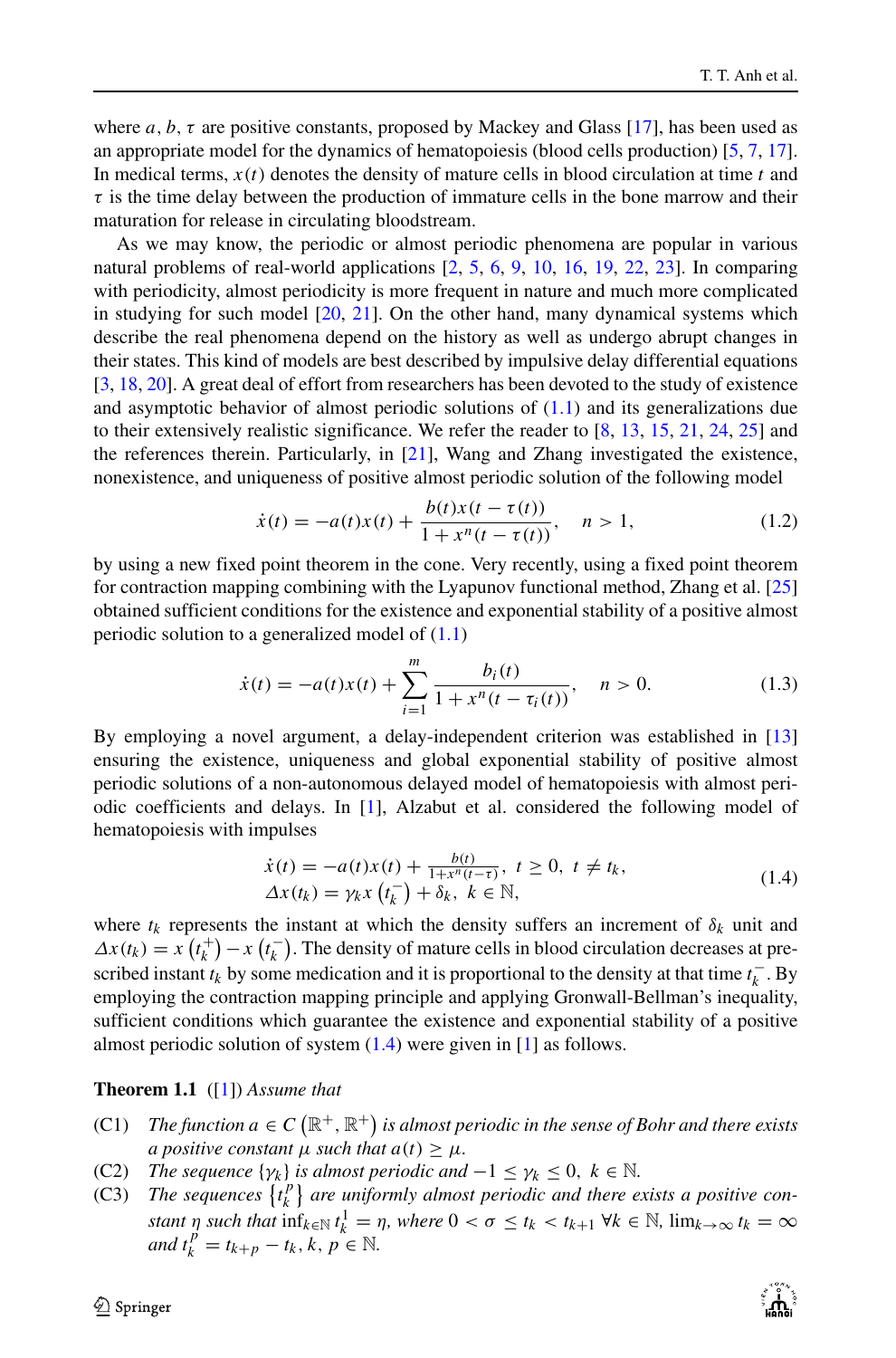- (C4) *The function*  $b \in C(\mathbb{R}^+, \mathbb{R}^+)$  *is almost periodic in the sense of Bohr,*  $b(0) = 0$ *, and there exists a positive constant*  $\nu$  *such that*  $\sup_{t \in \mathbb{R}^+} |b(t)| < \nu$ .
- (C5) *The sequence* {*δk*} *is almost periodic and there exists a constant δ >* 0 *such that* sup*k*∈<sup>N</sup> |*δk*| *< δ.*
	- *If*  $\nu < \mu$ , then [\(1.4\)](#page-1-0) has a unique positive almost periodic solution.

Unfortunately, the above theorem is incorrect. For this, let us consider the following example.

*Example 1.1* Consider the following equation

<span id="page-2-0"></span>
$$
\dot{x}(t) = -x(t), \quad t \ge 0, t \ne k \in \mathbb{N}, \quad \Delta x(k) = -1, \ k \in \mathbb{N}.
$$
 (1.5)

Note that  $(1.5)$  is a special case of  $(1.4)$ . Moreover, we can easily see that  $(1.5)$  satisfies conditions (C1)–(C5), where  $t_k = k$ ,  $\gamma_k = 0$  and  $\delta_k = -1$ .

Suppose that system  $(1.5)$  has a positive almost periodic solution  $x^*(t)$ . It is obvious that

$$
x^*(t) = e^{-t}x^*(0) - \sum_{k \in \mathbb{N}, k \le t} e^{-(t-k)}, \quad t > 0.
$$

For any positive integer *n*, we have

$$
0 < x^*(n) = e^{-n}x^*(0) - e^{-1}\left(\frac{1 - e^{-n}}{1 - e^{-1}}\right) \longrightarrow \frac{-e^{-1}}{1 - e^{-1}} < 0 \text{ as } n \to \infty
$$

which yields a contradiction. This shows that  $(1.5)$  has no positive almost periodic solution. Thus, Theorem 1.1 is incorrect, and Theorem 3.2 in [\[1\]](#page-16-5) is also incorrect.

Motivated by the aforementioned discussions, in this paper, we consider a generalized model of hematopoiesis with delays, harvesting terms [\[4,](#page-16-6) [12,](#page-17-15) [14\]](#page-17-16) and impulses of the form

<span id="page-2-1"></span>
$$
\dot{x}(t) = -a(t)x(t) + \sum_{i=1}^{m} \left[ \frac{b_i(t)}{1 + x^{\alpha_i}(t - \tau_i(t))} + c_i(t) \int_0^T \frac{v_i(s)}{1 + x^{\beta_i}(t - s)} ds - H_i(t, x(t - \sigma_i(t))) \right], \quad t \neq t_k,
$$
  

$$
\Delta x(t_k) = x(t_k^+) - x(t_k^-) = \gamma_k x(t_k^-) + \delta_k, \quad k \in \mathbb{Z}, \tag{1.6}
$$

where *m* is a given positive integer, *a*,  $b_i$ ,  $c_i$ :  $\mathbb{R} \to \mathbb{R}$ ,  $i \in \underline{m} := \{1, 2, \ldots, m\}$ , are nonnegative functions;  $H_i : \mathbb{R} \times \mathbb{R} \to \mathbb{R}_+, i \in \underline{m}$ , are nonnegative functions represent harvesting terms;  $\tau_i(t), \sigma_i(t) \geq 0, i \in m$ , are time delays;  $\alpha_i, \beta_i, i \in m$ , are positive numbers and *T* > 0 is a constant;  $\gamma_k, \delta_k, k \in \mathbb{Z}$ , are constants;  $v_i(t), i \in \underline{m}$ , are nonnegative integrable functions on [0, T] with  $\int_0^T v_i(s)ds = 1$ ;  $\{t_k\}, k \in \mathbb{Z}$ , is an increasing sequence involving the fixed impulsive points with  $\lim_{k \to \pm \infty} t_k = \pm \infty$ .

The main goal of the present paper is to establish conditions for the existence of a unique positive almost periodic solution of model [\(1.6\)](#page-2-1). It is also proved that, under the proposed conditions, the unique positive almost periodic solution of [\(1.6\)](#page-2-1) is globally exponentially attractive.

The rest of this paper is organized as follows. Section [2](#page-3-0) introduces some notations, basic definitions and technical lemmas. Main results on the existence and the exponential attractivity of a unique positive almost periodic solution of  $(1.6)$  are presented in Section [3.](#page-7-0) An illustrative example is given in Section [4.](#page-15-0) The paper ends with the conclusion and cited references.

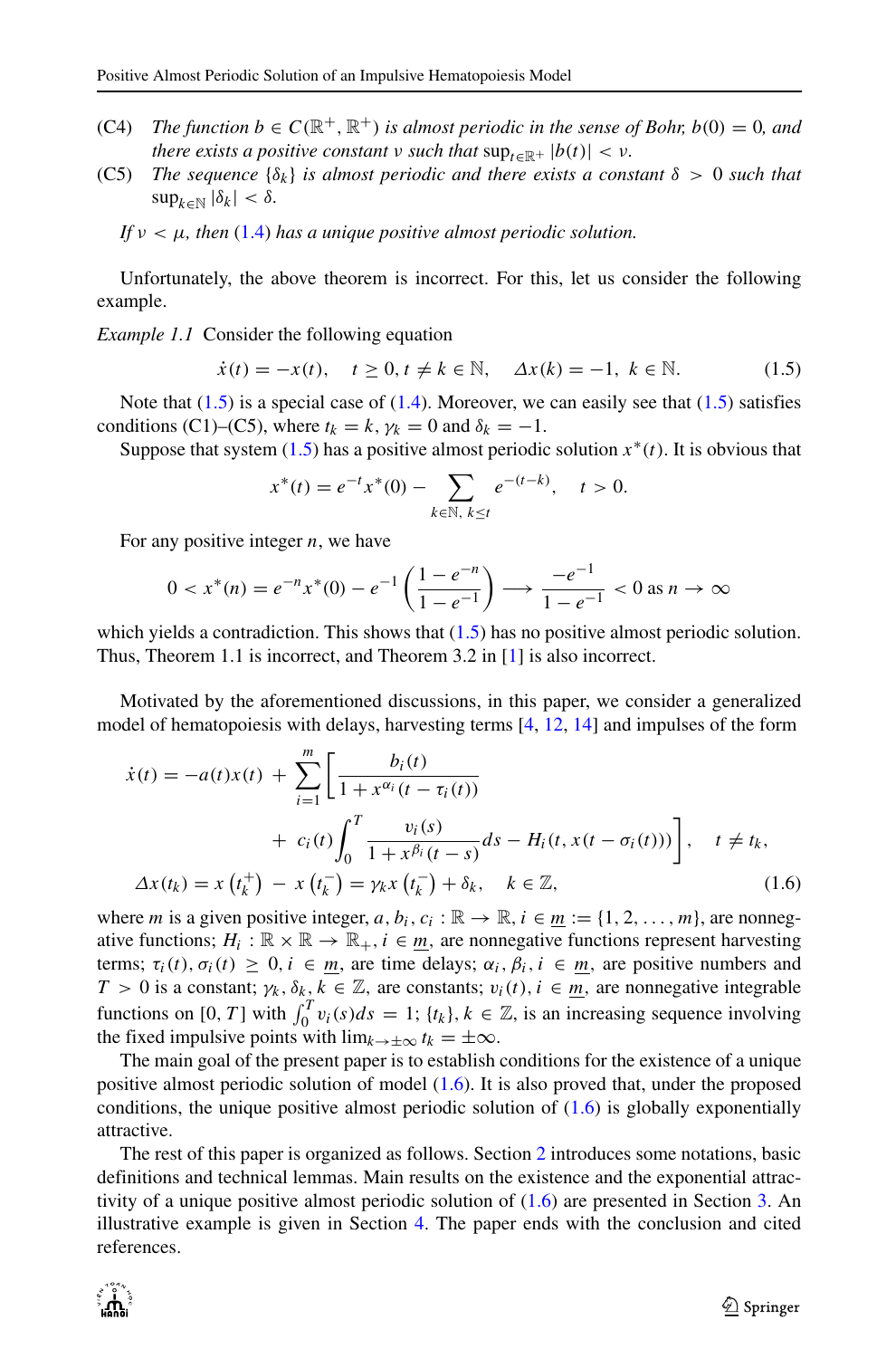#### <span id="page-3-0"></span>**2 Preliminaries**

Let  $\{t_k\}_{k\in\mathbb{Z}}$  be a fixed sequence of real numbers satisfying  $t_k < t_{k+1}$  for all  $k \in \mathbb{Z}$ , lim<sub>*k*→±∞  $t_k$  = ±∞. Let *X* be an interval of R, denote by  $PLC(X, R)$  the space of all</sub> piecewise left continuous functions  $\phi: X \to \mathbb{R}$  with points of discontinuity of the first kind at  $t = t_k, k \in \mathbb{Z}$ .

The following notations will be used in this paper. For bounded functions  $f : \mathbb{R} \to \mathbb{R}$ ,  $F: \mathbb{R} \times \mathbb{R}_+ \to \mathbb{R}$  and a bounded sequence  $\{z_k\}$ , we set

$$
f_L = \inf_{t \in \mathbb{R}} f(t), \ f_M = \sup_{t \in \mathbb{R}} f(t),
$$
  
\n
$$
F_L = \inf_{(t,x) \in \mathbb{R} \times \mathbb{R}_+} F(t,x), \ F_M = \sup_{(t,x) \in \mathbb{R} \times \mathbb{R}_+} F(t,x),
$$
  
\n
$$
z_L = \inf_{k \in \mathbb{Z}} z_k, \ z_M = \sup_{k \in \mathbb{Z}} z_k.
$$

The following definitions are borrowed from [\[18\]](#page-17-9).

**Definition 2.1** ([\[18,](#page-17-9) [20\]](#page-17-7)) The set of sequences  $\{t_k^p\}$  $\binom{p}{k}$ , where  $t_k^p = t_{k+p} - t_k$ ,  $p, k \in \mathbb{Z}$ , is said to be uniformly almost periodic if for any positive number  $\epsilon$ , there exists a relatively dense set of -almost periods common for all sequences.

**Definition 2.2** ([\[10,](#page-17-2) [18\]](#page-17-9)) A function  $\phi \in PLC(\mathbb{R}, \mathbb{R})$  is said to be almost periodic if the following conditions hold

- (i) The set of sequences  $\{t_k^p\}$  $\left\{ \begin{array}{c} P \\ k \end{array} \right\}$  is uniformly almost periodic.
- (ii) For any  $\epsilon > 0$ , there exists  $\delta = \delta(\epsilon) > 0$  such that, if *t*, *t* belong to the same interval of continuity of  $\phi(t)$ ,  $|t - \bar{t}| < \delta$ , then  $|\phi(t) - \phi(\bar{t})| < \epsilon$ .
- (iii) For any  $\epsilon > 0$ , there exists a relatively dense set  $\Omega$  of  $\epsilon$ -almost periods such that, if  $\omega \in \Omega$  then  $|\phi(t + \omega) - \phi(t)| < \epsilon$  for all  $t \in \mathbb{R}$ ,  $k \in \mathbb{Z}$  satisfying  $|t - t_k| > \epsilon$ .

For  $(1.6)$ , we introduce the following assumptions

- (A1) The function  $a(t)$  is almost periodic in the sense of Bohr and  $a<sub>L</sub> > 0$ .
- (A2) The functions  $b_i(t)$ ,  $c_i(t)$ ,  $i \in \underline{m}$ , are nonnegative and almost periodic in the sense of Bohr.
- (A3) The function  $H_i(t, x)$ ,  $i \in m$ , are bounded nonnegative and almost periodic in the sense of Bohr in  $t \in \mathbb{R}$  uniformly in  $x \in \mathbb{R}_+$  and there exist positive constants  $L_i$ such that

$$
|H_i(t,x)-H_i(t,y)|\leq L_i|x-y|\,\forall (t,x), (t,y)\in\mathbb{R}\times\mathbb{R}_+.
$$

- (A4) The functions  $\tau_i(t), \sigma_i(t), i \in m$ , are almost periodic in the sense of Bohr,  $\dot{\tau}_i(t), \dot{\sigma}_i(t)$  are bounded,  $\inf_{t \in \mathbb{R}} (1 - \dot{\tau}_i(t)) > 0$ ,  $\inf_{t \in \mathbb{R}} (1 - \dot{\sigma}_i(t)) > 0$ .
- (A5) The sequence  $\{\delta_k\}$  is almost periodic.
- (A6) The sequence  $\{\gamma_k\}$  is almost periodic satisfying

$$
\gamma_L > -1
$$
,  $\Gamma_M = \sup_{p,q \in \mathbb{Z}, p \ge q} \Gamma(q, p) < \infty$ ,  $\Gamma_L = \inf_{p,q \in \mathbb{Z}, p \ge q} \Gamma(q, p) > 0$ ,

where  $\Gamma(q, p) = \prod^p$  $\prod_{i=q} (1 + \gamma_i), p \geq q.$ 

(A7) The set of sequences  $\{t_k^p\}$  $\left\{ \int_{k}^{p} \right\}$  is uniformly almost periodic,  $\eta = \inf_{k \in \mathbb{Z}} t_k^1 > 0$ .

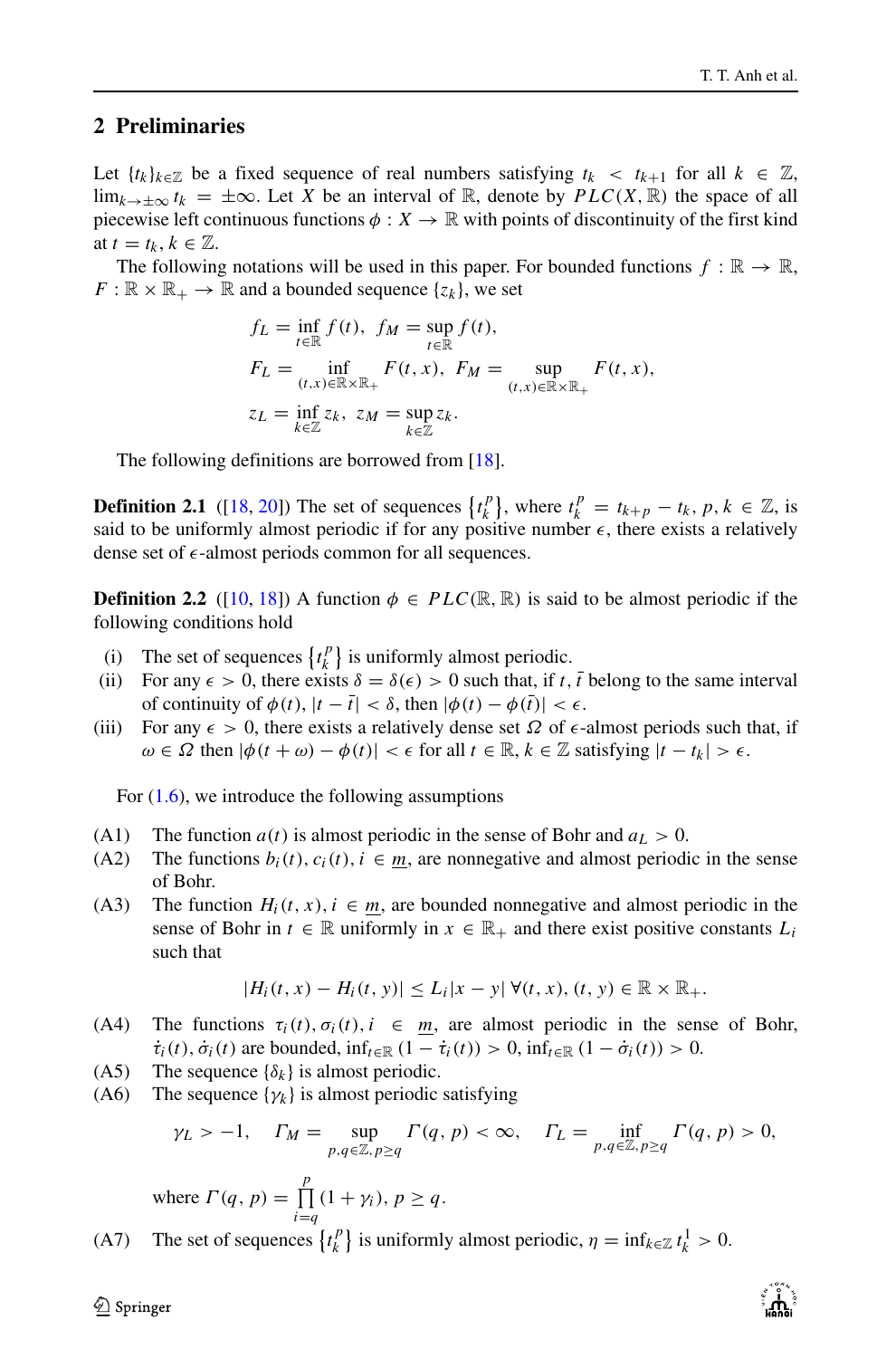*Remark 2.1* It should be noted that model [\(1.6\)](#page-2-1) includes [\(1.4\)](#page-1-0) as a special case. For that model, assumptions (A3), (A4) obviously are removed. Furthermore, we make assumption  $(A6)$  in order to correct condition  $(C2)$  in [\[1\]](#page-16-5).

The following lemmas will be used in the proof of our main results.

**Lemma 2.1** ([\[18\]](#page-17-9)) Let assumption (A7) hold. Assume that functions  $g_i(t)$ ,  $i \in m$ , are *almost periodic in the sense of Bohr, a function*  $\phi(t)$  *and sequences*  $\{\delta_k\}$ *,*  $\{\gamma_k\}$  *are almost periodic. Then for any*  $\epsilon > 0$ , there exist  $\epsilon_1 \in (0, \epsilon)$ , relatively dense sets  $\Omega \subset \mathbb{R}, \mathcal{P} \subset \mathbb{Z}$ *such that*

- (a1)  $|\phi(t + \omega) \phi(t)| < \epsilon, t \in \mathbb{R}, |t t_k| > \epsilon, k \in \mathbb{Z}$ ;
- $|g_i(t + \omega) g_i(t)| < \epsilon, t \in \mathbb{R}, i \in \underline{m};$

(a3)  $|\gamma_{k+p} - \gamma_k| < \epsilon, |\delta_{k+p} - \delta_k| < \epsilon, |\overline{t}_k^p - \omega| < \epsilon_1, \omega \in \Omega, p \in \mathcal{P}, k \in \mathbb{Z}.$ 

**Lemma 2.2** *Let assumption* (A7) *hold.* Assume that functions  $f_i(t, x)$ ,  $i \in m$ , are almost *periodic in*  $t \in \mathbb{R}$  *uniformly in*  $x \in \mathbb{R}$  *in the sense of Bohr, a function*  $\phi(t)$  *and sequences*  ${\{\delta_k\}}$ ,  ${\{\gamma_k\}}$  *are almost periodic. Then for any compact set*  $M \subset \mathbb{R}$  *and positive number*  $\epsilon$ *, there exist*  $\epsilon_1 \in (0, \epsilon)$ *, relatively dense sets*  $\Omega \subset \mathbb{R}, \mathcal{P} \subset \mathbb{Z}$  *such that* 

- (b1)  $|\phi(t + \omega) \phi(t)| < \epsilon, t \in \mathbb{R}, |t t_k| > \epsilon, \omega \in \Omega;$
- (b2)  $|f_i(t + \omega, x) f_i(t, x)| < \epsilon, t \in \mathbb{R}, x \in \mathcal{M}, \omega \in \Omega, i \in \underline{m}$ ;
- (b3)  $| \gamma_{k+p} \gamma_k | < \epsilon, |\delta_{k+p} \delta_k| < \epsilon, |t_k^p \omega| < \epsilon_1, \omega \in \Omega, p \in \mathcal{P}, k \in \mathbb{Z}.$

*Proof* The proof of this lemma is similar to the proof of Lemma 2.1 in [\[20\]](#page-17-7) so let us omit it here. П

**Lemma 2.3** *For given*  $\epsilon > \epsilon_1 > 0$ *, real number*  $\omega$  *and integers*  $k$ *, p such that*  $|t_k^p - \omega| < \epsilon_1$ *, if*  $|t - t_i| > \epsilon$  *for all*  $i \in \mathbb{Z}$  *and*  $t_{k-1} < t < t_k$  *then*  $t_{k+p-1} < t + \omega < t_{k+p}$ *.* 

*Proof* The proof is straightforward, so let us omit it here.

**Lemma 2.4** *Let assumptions* (A6) *and* (A7) *hold. If*  $p \in \mathbb{Z}$  *satisfies*  $|\gamma_{i+p} - \gamma_i| \leq \epsilon$  *for all*  $i \in \mathbb{Z}$ , then

$$
|\Gamma(n+p, k+p) - \Gamma(n, k)| \le \frac{\Gamma_M}{1+\gamma_L} (k-n+1)\epsilon \quad \forall k, n \in \mathbb{Z}, k \ge n.
$$

*Proof* Using the facts that  $|e^u - e^v| \le |u - v| \max\{e^u, e^v\}$  for all  $u, v \in \mathbb{R}$  and  $|\ln(1+u) \ln(1 + v) \le \frac{1}{1 + \min\{u, v\}} |u - v|$  for all *u*,  $v > -1$ , from (A6) we have

$$
|\Gamma(n+p, k+p) - \Gamma(n, k)| \le \left| \exp\left(\sum_{i=n+p}^{k+p} \ln(1+\gamma_i)\right) - \exp\left(\sum_{i=n}^{k} \ln(1+\gamma_i)\right) \right|
$$
  

$$
\le \frac{\Gamma_M}{1+\gamma_L} \sum_{i=n}^{k} |\gamma_{i+p} - \gamma_i| \le \frac{\Gamma_M}{1+\gamma_L} (k-n+1)\epsilon, \ k \ge n.
$$

The proof is completed.



П

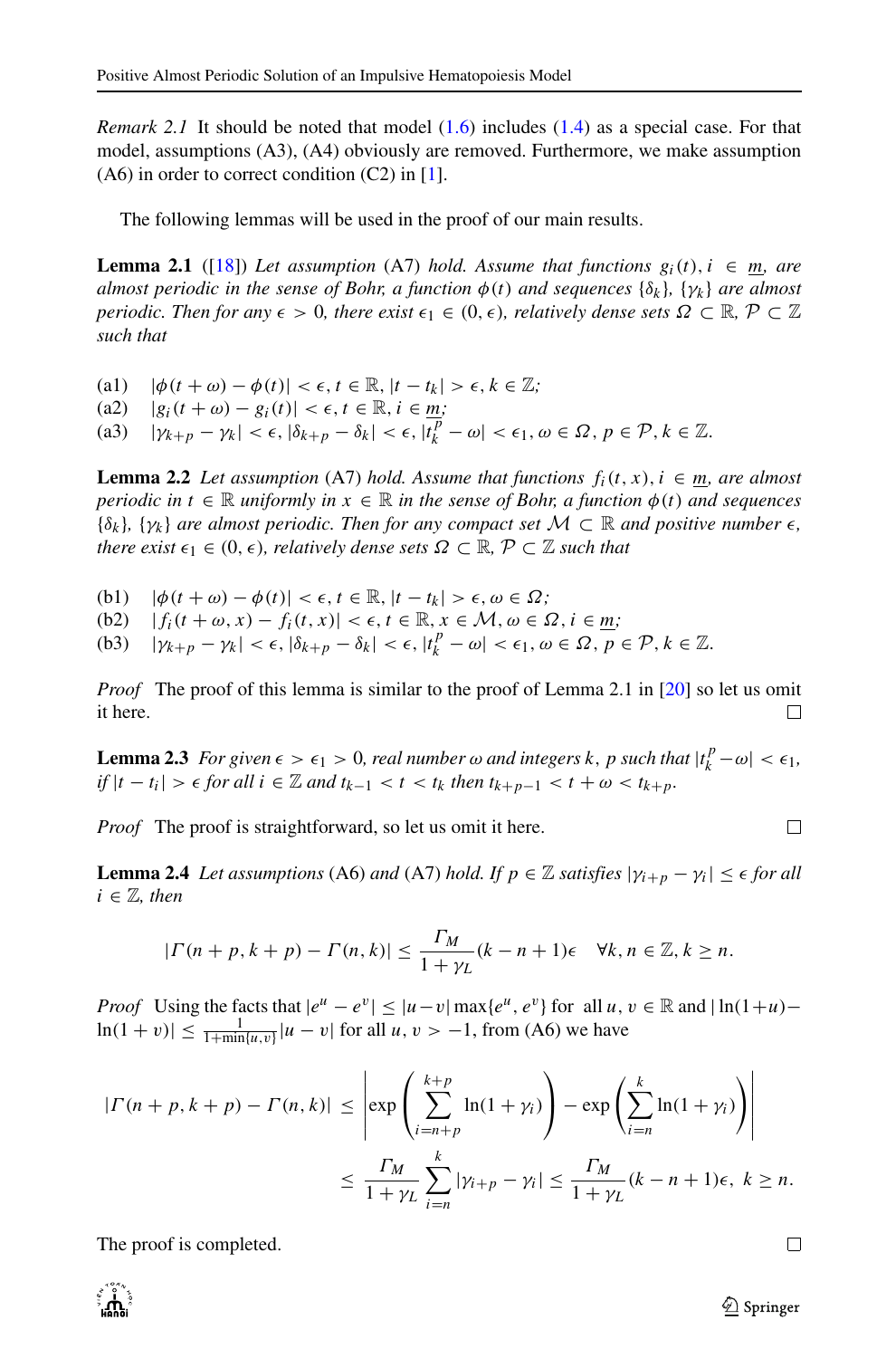$\Box$ 

**Lemma 2.5** *Let assumption* (A7) *hold. For any*  $\alpha > 0$ ,  $0 < \epsilon < \frac{n}{2}$ , we have

$$
\sum_{t_k < t} e^{-\alpha(t-t_k)} \leq \frac{1}{1 - e^{-\alpha\eta}}, \quad \sum_{t_k < t} \int_{t_k - \epsilon}^{t_k + \epsilon} e^{-\alpha(t-s)} ds \leq 2e^{\frac{1}{2}\alpha\eta} \frac{\epsilon}{1 - e^{-\alpha\eta}}.
$$

*Proof* The proof follows by some direct estimates and, thus, is omitted here.

Now, let  $\sigma = \max_{i \in \underline{m}} \{T, \tau_{iM}, \sigma_{iM}\}\$ , so  $0 < \sigma < +\infty$ . From biomedical significance, it is only necessary to consider the initial condition

<span id="page-5-0"></span>
$$
x(s) = \xi(s) \ge 0, \ s \in [\alpha - \sigma, \alpha), \ \xi(\alpha) > 0, \ \xi \in PLC([\alpha - \sigma, \alpha], \mathbb{R}).\tag{2.1}
$$

It should be noted that problem [\(1.6\)](#page-2-1) and [\(2.1\)](#page-5-0) has a unique solution  $x(t) = x(t; \alpha, \xi)$ defined on  $[\alpha - \sigma, \infty)$  which is piecewise continuous with points of discontinuity of the first kind, namely  $t_k, k \in \mathbb{Z}$ , at which it is left continuous and the following relations are satisfied [\[18\]](#page-17-9)

$$
x(t_k^-) = x(t_k), \ \Delta x(t_k) := x(t_k^+) - x(t_k^-) = \gamma_k x(t_k^-) + \delta_k.
$$

Related to [\(1.6\)](#page-2-1), we consider the following linear equation

<span id="page-5-1"></span>
$$
\dot{y}(t) = -a(t)y(t), \ t \neq t_k, \quad \Delta y(t_k) = \gamma_k y(t_k^-), \ k \in \mathbb{Z}.
$$
 (2.2)

**Lemma 2.6** *Let assumptions* (A1), (A6) *and* (A7) *hold. Then*

$$
Be^{-a_M(t-s)} \le H(t,s) \le Ae^{-a_L(t-s)}, \ s \le t,
$$

*where*

<span id="page-5-2"></span>
$$
H(t,s) = \begin{cases} \exp\left(-\int_s^t a(r)dr\right) & \text{if } t_{k-1} < s \le t \le t_k, \\ \Gamma(n,k) \exp\left(-\int_s^t a(r)dr\right) & \text{if } t_{n-1} < s \le t_n \le t_k < t \le t_{k+1} \end{cases} \tag{2.3}
$$

*is the Cauchy matrix of* [\(2.2\)](#page-5-1),  $A = \max\{F_M, 1\}$  *and*  $B = \min\{F_L, 1\}$ .

*Proof* The proof is straightforward from  $(2.3)$ , so let us omit it here.

Similar to Lemma 36 in [\[18\]](#page-17-9) and Lemma 2.6 in [\[20\]](#page-17-7) we have the following lemma.

**Lemma 2.7** *Let assumptions* (A1), (A6) *and* (A7) *hold. Then, for given*  $0 < \epsilon_1 < \epsilon$ , *relatively dense sets*  $\Omega \subset \mathbb{R}, \mathcal{P} \subset \mathbb{Z}$ *, satisfying* 

(c1)  $|a(t + \omega) - a(t)| < \epsilon, t \in \mathbb{R}, \omega \in \Omega;$ <br>(c2)  $|\gamma_{k+n} - \gamma_k| < \epsilon, |t_k^p - \omega| < \epsilon_1, \omega \in \Omega$ (c2)  $|\gamma_{k+p} - \gamma_k| < \epsilon, \ |t_k^p - \omega| < \epsilon_1, \ \omega \in \Omega, \ p \in \mathcal{P}, \ k \in \mathbb{Z},$ 

*the following estimate holds*

$$
|H(t + \omega, s + \omega) - H(t, s)| \le \epsilon M e^{-\frac{1}{2}a_L(t - s)}
$$

*for any*  $\omega \in \Omega$ ,  $t, s \in \mathbb{R}$  *satisfying*  $t \geq s$ ,  $|t - t_k| > \epsilon$ ,  $|s - t_k| > \epsilon$ ,  $k \in \mathbb{Z}$ , where

<span id="page-5-3"></span>
$$
M = \max\left\{\frac{2}{a_L}, \Gamma_M\left[\frac{2}{a_L} + \frac{1}{1 + \gamma_L}\left(1 + \frac{2}{a_L\eta}\right)\right]\right\}.
$$
 (2.4)

*Proof* We divide the proof into two possible cases as follows.

 $\mathcal{D}$  Springer



 $\Box$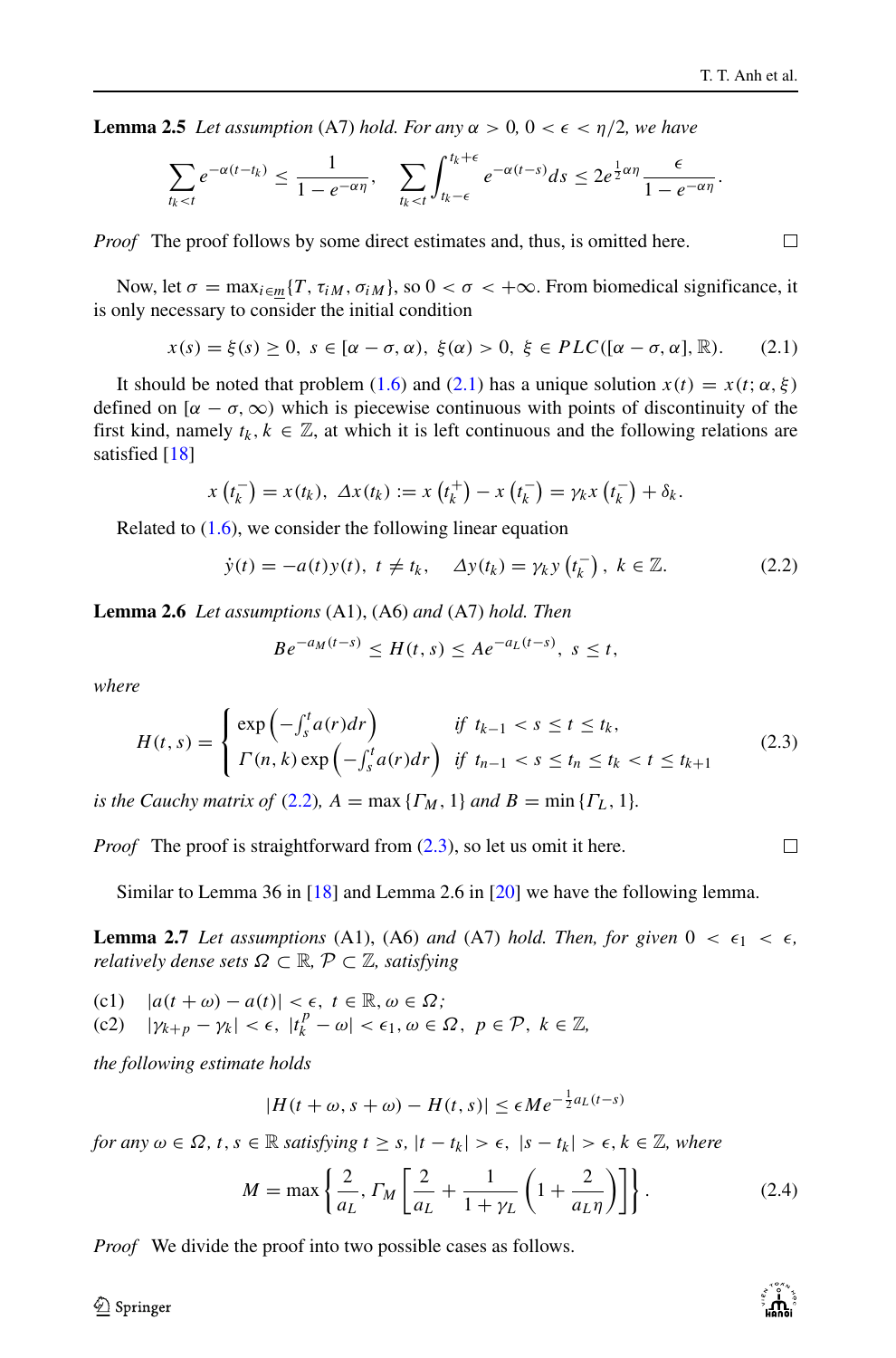**Case 1:**  $t_{k-1} < s \le t \le t_k$ . By Lemma 2.3,  $t_{k+p-1} < s + \omega \le t + \omega < t_{k+p}$ . Since  $|a(t + \omega) - a(t)| \leq \epsilon$  for all  $t \in \mathbb{R}$ ,  $\epsilon < \eta/2$  and  $\frac{1}{2} a_L(t - s) e^{-\frac{1}{2} a_L(t - s)} < 1$ , it follows from [\(2.3\)](#page-5-2), [\(2.4\)](#page-5-3) that

<span id="page-6-0"></span>
$$
|H(t + \omega, s + \omega) - H(t, s)| = \left| \exp\left(-\int_s^t a(r + \omega) dr\right) - \exp\left(-\int_s^t a(r) dr\right) \right|
$$
  

$$
\leq e^{-a_L(t-s)} \int_s^t |a(r + \omega) - a(r)| dr
$$
  

$$
\leq \frac{2}{a_L} \epsilon e^{-\frac{1}{2} a_L(t-s)} \leq \epsilon M e^{-\frac{1}{2} a_L(t-s)}.
$$
 (2.5)

**Case 2:**  $t_{n-1} < s \le t_n \le t_k < t \le t_{k+1}$ . Similarly, we have

 $t_{n+p-1} < s + \omega < t_{n+p} \leq t + \omega < t_{k+p+1}$ .

By Lemma 2.4, from  $(2.3)$ – $(2.5)$  we obtain

$$
|H(t + \omega, s + \omega) - H(t, s)|
$$
  
=  $\Gamma(n + p, k + p) \left| \exp\left(-\int_{s+\omega}^{t+\omega} a(r) dr\right) - \exp\left(-\int_{s}^{t} a(r) dr\right) \right|$   
+  $| \Gamma(n + p, k + p) - \Gamma(n, k) | \exp\left(-\int_{s}^{t} a(r) dr\right)$   
 $\leq \frac{2\Gamma_M \epsilon}{a_L} e^{-\frac{1}{2} a_L(t-s)} + \frac{\Gamma_M \epsilon}{1+\gamma_L} (k - n + 1) e^{-a_L(t-s)}$   
 $\leq \frac{2\Gamma_M \epsilon}{a_L} e^{-\frac{1}{2} a_L(t-s)} + \frac{\Gamma_M \epsilon}{1+\gamma_L} \left(\frac{t-s}{\eta} + 1\right) e^{-a_L(t-s)}$   
 $\leq \frac{2\Gamma_M \epsilon}{a_L} e^{-\frac{1}{2} a_L(t-s)} + \frac{\Gamma_M \epsilon}{1+\gamma_L} \left(1 + \frac{2}{a_L \eta}\right) e^{-\frac{1}{2} a_L(t-s)}$   
 $\leq \epsilon M e^{-\frac{1}{2} a_L(t-s)}.$ 

The proof is completed.

It is worth noting that, the proof of Lemma 2.7 is different from those in [\[1,](#page-16-5) [18,](#page-17-9) [20\]](#page-17-7). By employing Lemma 2.4, we obtain a new bound for constant *M* given in [\(1.4\)](#page-1-0).

**Lemma 2.8** ([\[11\]](#page-17-17)) *Assume that there exist constants*  $R, S > 0, \tau \geq 0, T_0 \in \mathbb{R}$  *and a function*  $y \in PLC([T_0 - \tau, \infty), \mathbb{R}^+)$  *satisfying* 

(d1) 
$$
\Delta y(t_k) \leq \gamma_k y(t_k^-)
$$
 for  $t_k \geq T_0$ , where  $\gamma_k > -1$  and  $\max_{t_k \geq T_0} \left\{ (\gamma_k + 1)^{-1}, 1 \right\} < \frac{R}{S}$ ;

- (d2)  $D^+y(t) \leq -Ry(t) + S\bar{y}(t)$  *for*  $t ≥ T_0, t ≠ t_k$ *, where*  $\bar{y}(t) = \sup_{t-\tau \leq s \leq t} y(s)$  *and D*+ *denotes the upper-right Dini derivative;*
- (d3)  $\tau \leq t_k t_{k-1}$  *for all*  $k \in \mathbb{Z}$  *satisfying*  $t_k \geq T_0$ *.*

*Then*

$$
y(t) \leq \overline{y}(T_0) \left( \prod_{T_0 < t_k \leq t} (\gamma_k + 1) \right) e^{-\lambda(t - T_0)} \ \forall t \geq T_0,
$$

 $where \ 0 < \lambda \leq R - S \max_{t_k \geq T_0} \left\{ (\gamma_k + 1)^{-1}, \ 1 \right\} e^{\lambda \tau}.$ 



 $\Box$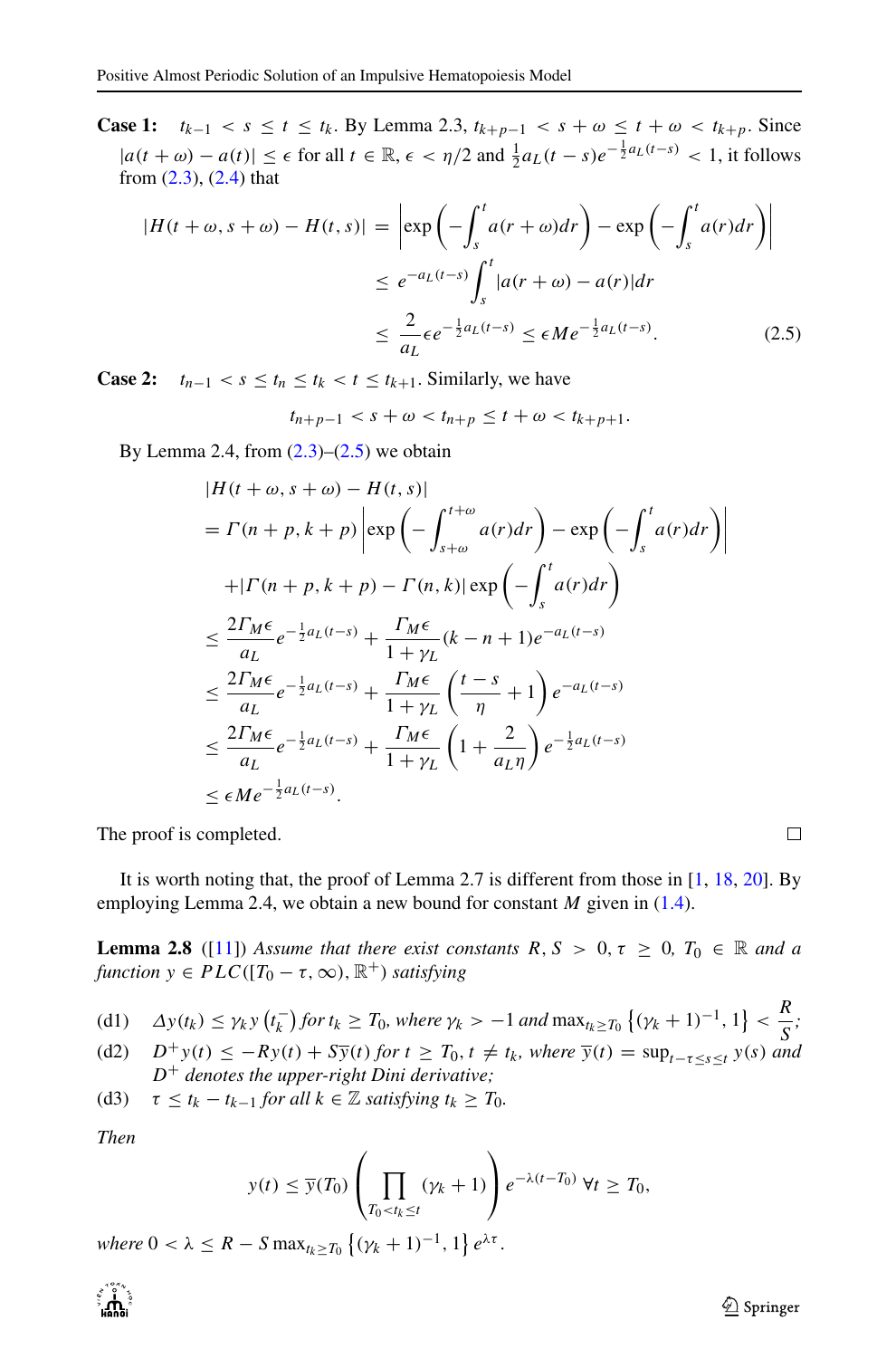႞ၟၯႃ

### <span id="page-7-0"></span>**3 Main Results**

Let us set  $\mathcal{D}_1 = \{\phi \in PLC(\mathbb{R}, \mathbb{R})\colon \phi \text{ is almost periodic, } \phi(t) \geq 0 \text{ for all } t \in \mathbb{R} \}$  and  $\|\phi\| = \sup_{t \in \mathbb{R}} |\phi(t)|$ . We define an operator  $F : \mathcal{D}_1 \to PLC(\mathbb{R}, \mathbb{R})$  as follows

<span id="page-7-1"></span>
$$
F\phi(t) = \int_{-\infty}^{t} H(t,s) \sum_{i=1}^{m} \left\{ \frac{b_i(s)}{1 + \phi^{\alpha_i}(s - \tau_i(s))} + c_i(s) \int_0^T \frac{v_i(r)}{1 + \phi^{\beta_i}(s - r)} dr - H_i(s, \phi(s - \sigma_i(s))) \right\} ds + \sum_{t_k < t} H(t, t_k) \delta_k.
$$
 (3.1)

It can be verified that  $x^*(t) = \phi(t)$  is an almost periodic solution on  $\mathcal{D}_1$  of [\(1.6\)](#page-2-1) if and only if  $F\phi = \phi$ .

We define the following constants

<span id="page-7-3"></span>
$$
\underline{\delta} = \inf_{k \in \mathbb{Z}} |\delta_k|, \ \overline{\delta} = \sup_{k \in \mathbb{Z}} |\delta_k|, \ \overline{\eta} = \sup_{k \in \mathbb{Z}} t_k^1,
$$
\n
$$
M_1 = \frac{A}{a_L} \sum_{i=1}^m (b_{iM} + c_{iM} - H_{iL}) + \frac{A\delta_M}{1 - e^{-a_L \eta}},
$$
\n
$$
M_2 = \begin{cases}\n\frac{B}{a_M} \sum_{i=1}^m \left( \frac{b_{iL}}{1 + M_1^{\alpha_i}} + \frac{c_{iL}}{1 + M_1^{\beta_i}} - H_{iM} \right) + \frac{B\delta_L e^{-a_M \overline{\eta}}}{1 - e^{-a_M \overline{\eta}}} & \text{if } \delta_L \ge 0, \\
\frac{B}{a_M} \sum_{i=1}^m \left( \frac{b_{iL}}{1 + M_1^{\alpha_i}} + \frac{c_{iL}}{1 + M_1^{\beta_i}} - H_{iM} \right) + \frac{A\delta_L}{1 - e^{-a_L \eta}} & \text{if } \delta_L < 0.\n\end{cases} \tag{3.2}
$$

**Lemma 3.1** *Let assumptions* (A1)–(A7) *hold. If*  $\phi \in \mathcal{D}_1$  *then* 

$$
M_2 \leq F\phi(t) \leq M_1 \,\forall t \in \mathbb{R}.
$$

*Proof* Let  $\phi \in \mathcal{D}_1$ . By Lemma 2.5 and Lemma 2.6, from [\(3.1\)](#page-7-1), we have

$$
F\phi(t) \le \int_{-\infty}^{t} Ae^{-a_L(t-s)} \sum_{i=1}^{m} (b_{iM} + c_{iM} - H_{iL}) ds + A\delta_M \sum_{t_k < t} e^{-a_L(t-t_k)}
$$
  

$$
\le \frac{A}{a_L} \sum_{i=1}^{m} (b_{iM} + c_{iM} - H_{iL}) + \frac{A\delta_M}{1 - e^{-a_L \eta}} = M_1 \forall t \in \mathbb{R}.
$$
 (3.3)

For each  $t \in \mathbb{R}$ , let  $n_0$  be an integer such that  $t_{n_0} < t \leq t_{n_0+1}$ . If  $\delta_L \geq 0$  then, by Lemma 2.6, it follows from the fact  $(n - k)\eta \le t_n - t_k \le (n - k)\overline{\eta}$  for all  $k \le n$  that

<span id="page-7-2"></span>
$$
\sum_{t_k < t} H(t, t_k) \delta_k \ge \sum_{t_k < t} B \delta_L e^{-a_M(t - t_k)} \ge \sum_{t_k \le t_{n_0}} B \delta_L e^{-a_M(t_{n_0+1} - t_k)}
$$
\n
$$
= \sum_{k \le n_0} B \delta_L e^{-a_M(t_{n_0+1} - t_k)} \ge \sum_{q=1}^{\infty} B \delta_L e^{-a_M \bar{\eta}q} = \frac{B \delta_L e^{-a_M \bar{\eta}}}{1 - e^{-a_M \bar{\eta}}}.\tag{3.4}
$$

2 Springer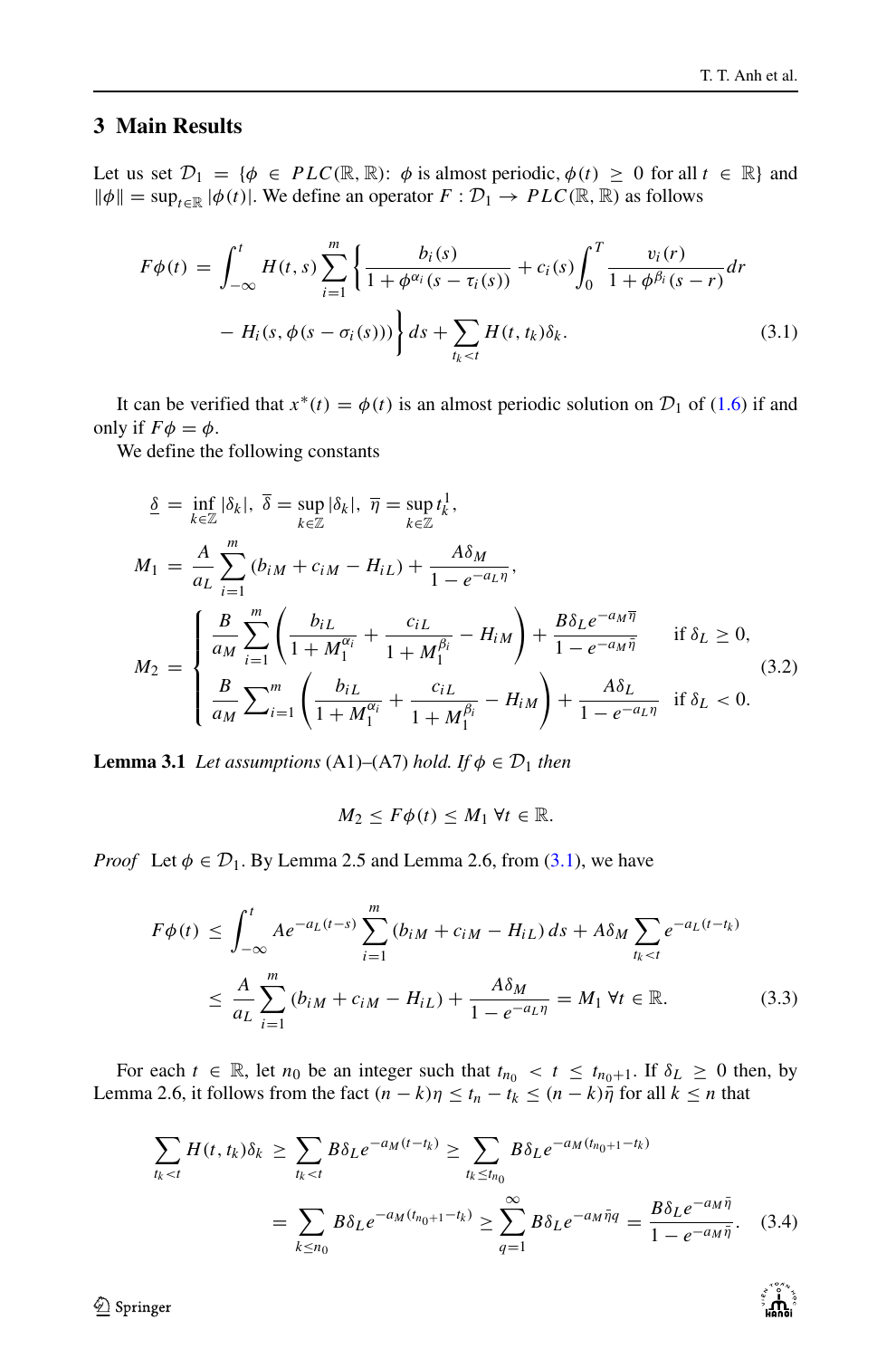If  $\delta_L$  < 0 then from (A7) and Lemma 2.6, we have

<span id="page-8-0"></span>
$$
\sum_{t_k < t} H(t, t_k) \delta_k \ge \sum_{t_k < t} A \delta_L e^{-a_L(t - t_k)} \ge \sum_{t_k \le t_{n_0}} A \delta_L e^{-a_L(t_{n_0} - t_k)}
$$
\n
$$
\ge \sum_{q=0}^{\infty} A \delta_L e^{-a_L q \eta} = \frac{A \delta}{1 - e^{-a_L \eta}}. \tag{3.5}
$$

From  $(3.4)$  and  $(3.5)$ , we obtain

$$
F\phi(t) \ge \frac{B}{a_M} \sum_{i=1}^m \left( \frac{b_{iL}}{1 + M_1^{\alpha_i}} + \frac{c_{iL}}{1 + M_1^{\beta_i}} - H_{iM} \right) + \sum_{t_k < t} H(t, t_k) \delta_k \ge M_2. \tag{3.6}
$$

The proof is completed.

Now we are in position to introduce our main results as follows.

**Theorem 3.1** *Under the assumptions* (A1)–(A7)*, if*  $\phi \in \mathcal{D}_1$  *then*  $F\phi(t)$  *is almost periodic.* 

*Proof* Let  $\phi \in \mathcal{D}_1$ . For given  $\epsilon \in (0, \eta/2)$ , there exists  $0 < \delta < \epsilon/2$  such that, if *t*, *t* belong to the same interval of continuity of  $\phi(t)$  then

$$
|\phi(t) - \phi(\bar{t})| < \epsilon, \ |t - \bar{t}| < \delta. \tag{3.7}
$$

By Lemma 2.2 and Lemma 2.7, there exist  $0 < \epsilon_1 < \delta$ , relatively dense sets  $\Omega \subset \mathbb{R}$ ,  $P \subset \mathbb{Z}$  such that, for all  $\omega \in \Omega$ , we have

<span id="page-8-1"></span>
$$
|H(t + \omega, s + \omega) - H(t, s)| \leq \delta M e^{-\frac{1}{2}a_L(t - s)}, t \geq s, |t - t_k| > \delta, |s - t_k| > \delta;
$$
  
\n
$$
|\phi(t + \omega) - \phi(t)| < \delta, t \in \mathbb{R}, |t - t_k| > \delta, k \in \mathbb{Z};
$$
  
\n
$$
|H_i(t + \omega, x) - H_i(t, x)| < \delta, t \in \mathbb{R}, x \in [\phi_L, \|\phi\|], i \in \underline{m};
$$
  
\n
$$
|a(t + \omega) - a(t)| < \delta, t \in \mathbb{R};
$$
  
\n
$$
|b_i(t + \omega) - b_i(t)| < \delta, |c_i(t + \omega) - c_i(t)| < \delta, t \in \mathbb{R}, i \in \underline{m};
$$
  
\n
$$
|\tau_i(t + \omega) - \tau_i(t)| < \delta, |\sigma_i(t + \omega) - \sigma_i(t)| < \delta, t \in \mathbb{R}, i \in \underline{m};
$$
  
\n
$$
|\gamma_{k+p} - \gamma_k| < \delta, |\delta_{k+p} - \delta_k| < \delta, |t_k^p - \omega| < \epsilon_1, p \in \mathcal{P}, k \in \mathbb{Z}.
$$
  
\n(3.8)

Let  $\omega \in \Omega$ ,  $p \in \mathcal{P}$ . One can easily see that

$$
F\phi(t+\omega) = \int_{-\infty}^{t} H(t+\omega, s+\omega) \sum_{i=1}^{m} \left\{ \frac{b_i(s+\omega)}{1 + \phi^{\alpha_i}(s+\omega - \tau_i(s+\omega))} + \int_{0}^{T} \frac{c_i(s+\omega)v_i(r)}{1 + \phi^{\beta_i}(s+\omega-r)} dr - H_i(s+\omega, \phi(s+\omega-\sigma_i(s+\omega))) \right\} ds + \sum_{t_k < t} H(t+\omega, t_{k+p}) \delta_{k+p}.
$$
\n(3.9)



**◯** Springer

 $\Box$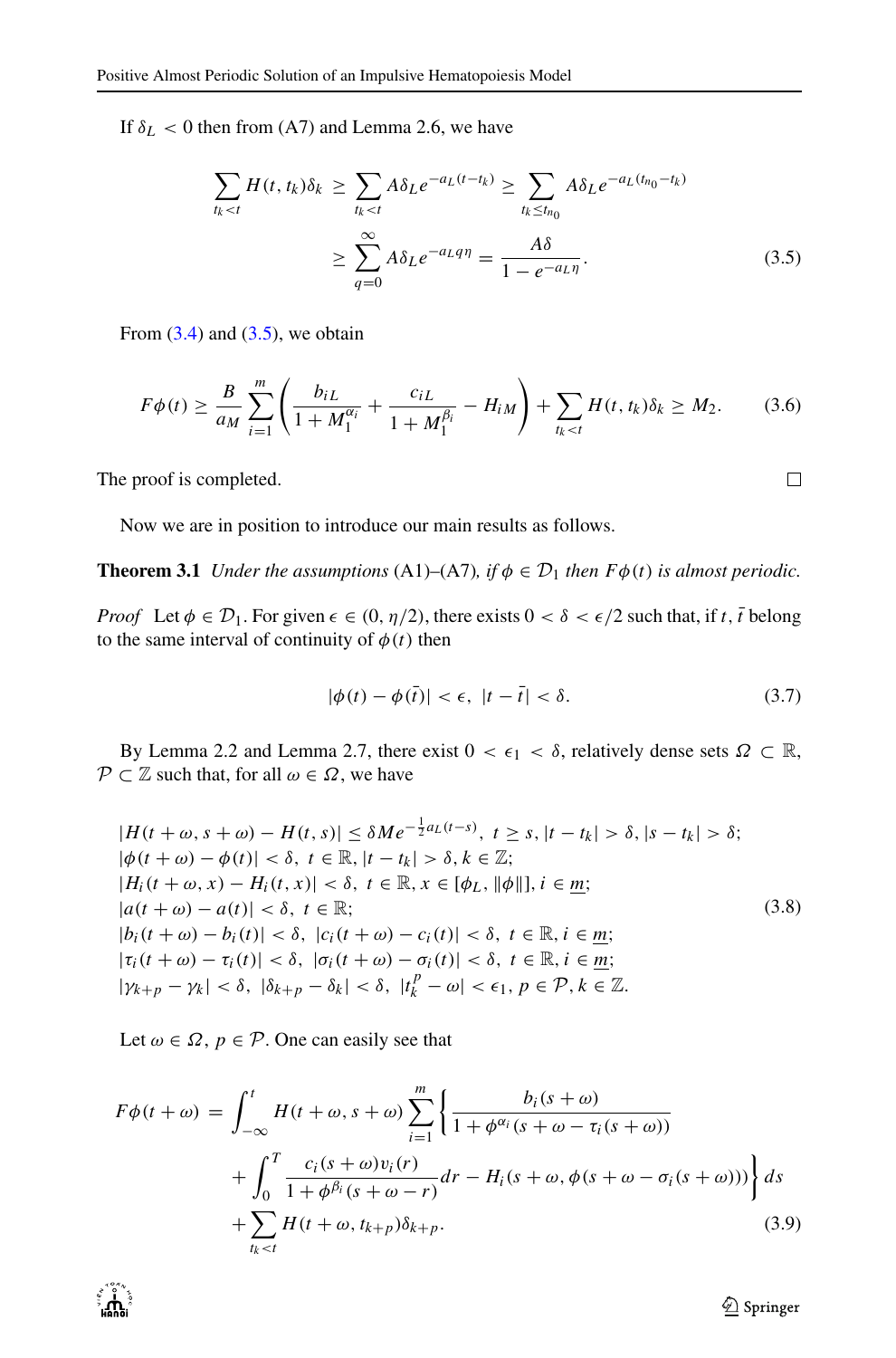्री के

We define  $E_{\epsilon}(\{t_k\}) = \{t \in \mathbb{R} : |t - t_k| > \epsilon \ \forall k \in \mathbb{Z}\}$ . For  $t \in E_{\epsilon}(\{t_k\}), i \in \mathbb{m}$ , let us set

<span id="page-9-0"></span>
$$
C_{i} = \int_{-\infty}^{t} \left| \frac{H(t + \omega, s + \omega)b_{i}(s + \omega)}{1 + \phi^{\alpha_{i}}(s + \omega - \tau_{i}(s + \omega))} - \frac{H(t, s)b_{i}(s)}{1 + \phi^{\alpha_{i}}(s - \tau_{i}(s))} \right| ds,
$$
  
\n
$$
D_{i} = \int_{-\infty}^{t} \left| H(t + \omega, s + \omega) \int_{0}^{T} \frac{c_{i}(s + \omega)v_{i}(r)}{1 + \phi^{\beta_{i}}(s + \omega - r)} dr -H(t, s) \int_{0}^{T} \frac{c_{i}(s)v_{i}(r)}{1 + \phi^{\beta_{i}}(s - r)} dr \right| ds,
$$
  
\n
$$
E_{i} = \int_{-\infty}^{t} |H(t + \omega, s + \omega)H_{i}(s + \omega, \phi(s + \omega - \sigma_{i}(s + \omega))) -H(t, s)H_{i}(s, \phi(s - \sigma_{i}(s)))| ds,
$$
  
\n
$$
G = \sum_{t_{k} < t} |H(t + \omega, t_{k+p})\delta_{k+p} - H(t, t_{k})\delta_{k}|,
$$
\n(3.10)

then we have

<span id="page-9-4"></span>
$$
|F\phi(t+\omega) - F\phi(t)| \le \sum_{i=1}^{m} (C_i + D_i + E_i) + G, \ t \in E_{\epsilon}(\{t_k\}).
$$
 (3.11)

We also define

<span id="page-9-1"></span>
$$
C_{i1} = \int_{-\infty}^{t} |H(t + \omega, s + \omega) - H(t, s)| \frac{|b_{i}(s + \omega)|}{1 + \phi^{\alpha_{i}}(s + \omega - \tau_{i}(s + \omega))} ds,
$$
  
\n
$$
C_{i2} = \int_{-\infty}^{t} H(t, s) \frac{|b_{i}(s + \omega) - b_{i}(s)|}{1 + \phi^{\alpha_{i}}(s + \omega - \tau_{i}(s + \omega))} ds,
$$
  
\n
$$
C_{i3} = \int_{-\infty}^{t} H(t, s) |\phi(s + \omega - \tau_{i}(s + \omega)) - \phi(s - \tau_{i}(s + \omega))| ds,
$$
  
\n
$$
C_{i4} = \int_{-\infty}^{t} H(t, s) |\phi(s - \tau_{i}(s + \omega)) - \phi(s - \tau_{i}(s))| ds
$$
\n(3.12)

and  $K_i = \sup_{\phi_L \leq x \leq \|\phi\|} \alpha_i x^{\alpha_i-1}$ . It can be seen from [\(3.10\)](#page-9-0) and [\(3.12\)](#page-9-1) that

<span id="page-9-3"></span>
$$
C_i \le C_{i1} + C_{i2} + b_{iM} K_i (C_{i3} + C_{i4}), \ i \in \underline{m}.
$$
 (3.13)

By Lemma 2.5 and Lemma 2.6, from [\(3.8\)](#page-8-1), [\(3.12\)](#page-9-1) and the fact that  $\int_{-\infty}^{t} e^{-\frac{1}{2} a_L(t-s)} ds =$  $2/a<sub>L</sub>$ , we have

$$
C_{i1} \le \frac{2b_{iM}M}{a_L} + \sum_{t_k < t} 2Ab_{iM} \int_{t_k - \epsilon}^{t_k + \epsilon} e^{-a_L(t - s)} ds \le b_{iM} \left( \frac{2M}{a_L} + \frac{4A e^{\frac{1}{2}a_L \eta}}{1 - e^{-a_L \eta}} \right) \epsilon, \quad (3.14)
$$

and

<span id="page-9-2"></span>
$$
C_{i2} \le \int_{-\infty}^{t} A \epsilon e^{-a_L(t-s)} ds = \frac{A}{a_L} \epsilon,
$$
  
\n
$$
C_{i3} \le \int_{-\infty}^{t} A \epsilon e^{-a_L(t-s)} ds + 2A ||\phi|| \sum_{t_k < t} \int_{\{s : |s - \tau_i(s+\omega) - t_k| < \epsilon, s \le t\}} e^{-a_L(t-s)} ds. (3.15)
$$

**◯** Springer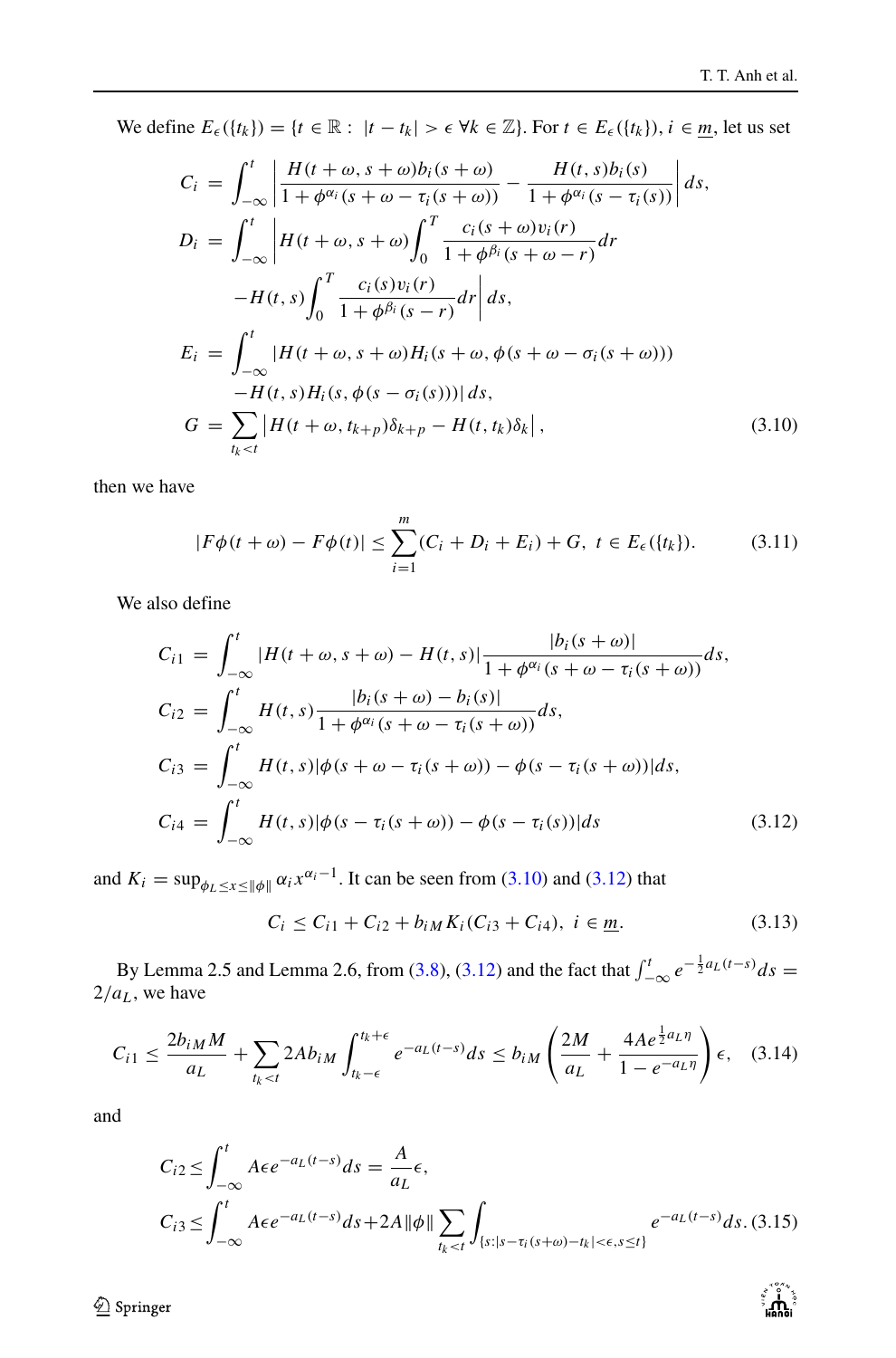It should be noted that, by (A4),  $t - \tau_i(t)$ ,  $i \in \underline{m}$ , are strictly increasing functions, and thus, there exist the inverse functions  $\tau_i^*(t)$  of  $t - \tau_i(t)$ . For each  $t \in \mathbb{R}$ , denote  $\bar{t} =$  $t - \epsilon - \tau_i(t + \omega)$  then

$$
t + \omega = \tau_i^*(\bar{t} + \omega + \epsilon). \tag{3.16}
$$

Let  $\underline{\lambda}_i$  =  $\inf_{s \in \mathbb{R}} \dot{\tau}_i^*(s)$ ,  $\lambda_i$  =  $\sup_{s \in \mathbb{R}} \dot{\tau}_i^*(s)$ ,  $i \in \underline{m}$ , then, by (A4),  $0 < \underline{\lambda}_i$ ,  $\lambda_i < \infty$ . Therefore,

<span id="page-10-0"></span>
$$
\tau_i^*(\bar{t} + \omega + \epsilon) - \tau_i^*(t_k + \omega + \epsilon) \ge \underline{\lambda}_i(\bar{t} - t_k), \ t_k < \bar{t}, \tag{3.17}
$$

and hence, from  $(3.15)$ – $(3.17)$ , we have

<span id="page-10-1"></span>
$$
C_{i3} \leq \frac{A\epsilon}{a_L} + 2A \|\phi\| \sum_{t_k < \overline{t}} \int_{\tau_i^*(t_k + \omega - \epsilon) - \omega}^{\tau_i^*(t_k + \omega + \epsilon) - \omega} e^{-a_L(t - s)} ds
$$
  

$$
\leq \frac{A\epsilon}{a_L} + 2A \|\phi\| \sum_{t_k < \overline{t}} e^{-a_L[\tau_i^*(\overline{t} + \omega + \epsilon) - \tau_i^*(t_k + \omega + \epsilon)]} [\tau_i^*(t_k + \omega + \epsilon) - \tau_i^*(t_k + \omega - \epsilon)]
$$
  

$$
\leq \frac{A\epsilon}{a_L} + 4A \|\phi\| \overline{\lambda}_i \epsilon \sum_{t_k < \overline{t}} e^{-a_L \underline{\lambda}_i(\overline{t} - t_k)} \leq \left(\frac{1}{a_L} + \frac{4\overline{\lambda}_i \|\phi\|}{1 - e^{-a_L \underline{\lambda}_i \eta}}\right) A\epsilon.
$$
 (3.18)

By the same arguments used in deriving  $(3.18)$ , we obtain

<span id="page-10-2"></span>
$$
C_{i4} \le A\epsilon \int_{-\infty}^{t} e^{-a_L(t-s)} ds + 2A \|\phi\| \sum_{t_k < t} \int_{\tau_i^*(t_k + \epsilon)}^{\tau_i^*(t_k + \epsilon)} e^{-a_L(t-s)} ds
$$
  

$$
\le \left(\frac{1}{a_L} + \frac{4\overline{\lambda}_i \|\phi\|}{1 - e^{-a_L \underline{\lambda}_i \eta}}\right) A\epsilon.
$$
 (3.19)

Combining [\(3.13\)](#page-9-3)–[\(3.15\)](#page-9-2), [\(3.18\)](#page-10-1), and [\(3.19\)](#page-10-2), we readily obtain

<span id="page-10-5"></span>
$$
C_i \leq \left[ \frac{A}{a_L} + \frac{2b_{iM}(M + AK_i)}{a_L} + Ab_{iM} \left( \frac{4e^{\frac{1}{2}a_L\eta}}{1 - e^{-a_L\eta}} + \frac{8K_i\overline{\lambda}_i \|\phi\|}{1 - e^{-a_L\lambda_i \eta}} \right) \right] \epsilon. \tag{3.20}
$$

Next, let us set

<span id="page-10-3"></span>
$$
D_{i1} = \int_{-\infty}^{t} |H(t + \omega, s + \omega) - H(t, s)| \int_{0}^{T} \frac{v_{i}(r)}{1 + \phi^{\beta_{i}}(s + \omega - r)} dr ds,
$$
  
\n
$$
D_{i2} = \int_{-\infty}^{t} H(t, s) |c_{i}(s + \omega) - c_{i}(s)| \int_{0}^{T} \frac{v_{i}(r)}{1 + \phi^{\beta_{i}}(s + \omega - r)} dr ds,
$$
  
\n
$$
D_{i3} = \int_{-\infty}^{t} H(t, s) \int_{0}^{T} v_{i}(r) \left| \frac{1}{1 + \phi^{\beta_{i}}(s + \omega - r)} - \frac{1}{1 + \phi^{\beta_{i}}(s - r)} \right| dr ds.
$$
 (3.21)

It follows from  $(3.10)$  and  $(3.21)$  that

<span id="page-10-4"></span>
$$
D_i \le c_{iM} D_{i1} + D_{i2} + c_{iM} D_{i3}, \ i \in \underline{m}.
$$
 (3.22)

By Lemmas 2.5 and 2.6, from  $(3.8)$ , we have

$$
D_{i1} \le \int_{-\infty}^{t} M\epsilon e^{-\frac{1}{2}a_L(t-s)} ds + \sum_{l_k < t} 2A \int_{l_k - \epsilon}^{l_k + \epsilon} e^{-a_L(t-s)} \le \left(\frac{2M}{a_L} + \frac{4Ae^{\frac{1}{2}a_L\eta}}{1 - e^{-a_L\eta}}\right) \epsilon,
$$
  

$$
D_{i2} \le \int_{-\infty}^{t} A\epsilon e^{-a_L(t-s)} ds = \frac{A}{a_L} \epsilon,
$$
 (3.23)

**◯** Springer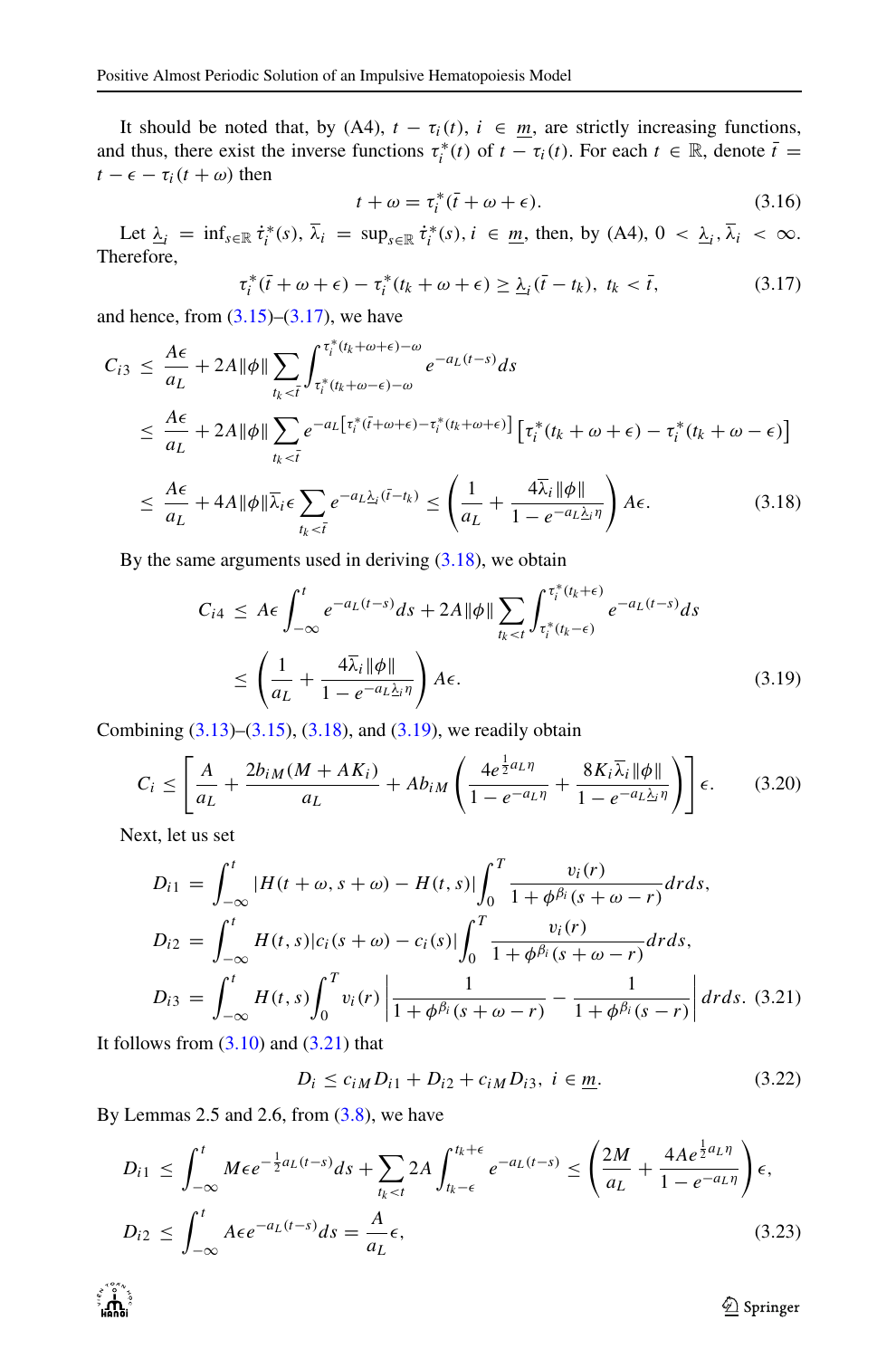्री के

and

<span id="page-11-0"></span>
$$
D_{i3} \leq \int_{-\infty}^{t} Ae^{-a_L(t-s)} \int_{0}^{T} G_i v_i(r) |\phi(s+\omega-r) - \phi(s-r)| dr ds
$$
  
\n
$$
\leq \int_{-\infty}^{t} AG_i \epsilon e^{-a_L(t-s)} ds + 2AG_i ||\phi|| \int_{0}^{T} v_i(r) \left( \sum_{t_k+r < t} \int_{t_k-r-\epsilon}^{t_k+r+\epsilon} e^{-a_L(t-s)} ds \right) dr
$$
  
\n
$$
\leq \frac{AG_i \epsilon}{a_L} + 4AG_i ||\phi|| \epsilon \int_{0}^{T} v_i(r) \left( \sum_{t_k+r < t} e^{-a_L(t-t_k-r-\epsilon)} \right) dr
$$
  
\n
$$
\leq \left( \frac{1}{a_L} + \frac{4e^{\frac{1}{2}a_L \eta} ||\phi||}{1 - e^{-a_L \eta}} \right) AG_i \epsilon,
$$
\n(3.24)

where  $G_i = \sup_{\phi_L \le x \le ||\phi||} \beta_i x^{\beta_i - 1}$ . From [\(3.22\)](#page-10-4)–[\(3.24\)](#page-11-0), we readily obtain

<span id="page-11-3"></span>
$$
D_i \le \left[ \frac{A + 2Mc_{iM} + Ac_{iM}G_i}{a_L} + \frac{4Ac_{iM}e^{\frac{1}{2}a_L\eta}(1 + G_i\|\phi\|)}{1 - e^{-a_L\eta}} \right] \epsilon.
$$
 (3.25)

Now, we define

<span id="page-11-1"></span>
$$
E_{i1} = \int_{-\infty}^{t} |H(t + \omega, s + \omega) - H(t, s)|H_i(s + \omega, \phi(s + \omega - \sigma_i(s + \omega)))ds,
$$
  
\n
$$
E_{i2} = \int_{-\infty}^{t} H(t, s)|H_i(s + \omega, \phi(s + \omega - \sigma_i(s + \omega))) - H_i(s + \omega, \phi(s - \sigma_i(s + \omega)))|ds,
$$
  
\n
$$
E_{i3} = \int_{-\infty}^{t} H(t, s)|H_i(s + \omega, \phi(s - \sigma_i(s + \omega))) - H_i(s + \omega, \phi(s - \sigma_i(s)))|ds,
$$
  
\n
$$
E_{i4} = \int_{-\infty}^{t} H(t, s)|H_i(s + \omega, \phi(s - \sigma_i(s))) - H_i(s, \phi(s - \sigma_i(s)))|ds,
$$
\n(3.26)

then, from  $(3.10)$  and  $(3.26)$ , we have

<span id="page-11-2"></span>
$$
E_i \le E_{i1} + E_{i2} + E_{i3} + E_{i4}, \ i \in \underline{m}.\tag{3.27}
$$

Also using Lemma 2.5 and Lemma 2.6, from [\(3.8\)](#page-8-1) and the fact that  $\int_{-\infty}^{t} e^{-\frac{1}{2} a_L(t-s)} ds =$ 2*/aL*, we obtain

$$
E_{i1} \le \frac{2H_{iM}M\epsilon}{a_L} + \sum_{l_k < t} 2AH_{iM} \int_{t_k-\epsilon}^{t_k+\epsilon} e^{-a_L(t-s)} ds \le 2\left(\frac{M}{a_L} + \frac{2Ae^{\frac{1}{2}a_L\eta}}{1 - e^{-a_L\eta}}\right)H_{iM}\epsilon,
$$
  

$$
E_{i4} \le \int_{-\infty}^{t} A\epsilon e^{-a_L(t-s)} ds \le \frac{A}{a_L}\epsilon.
$$
 (3.28)

2 Springer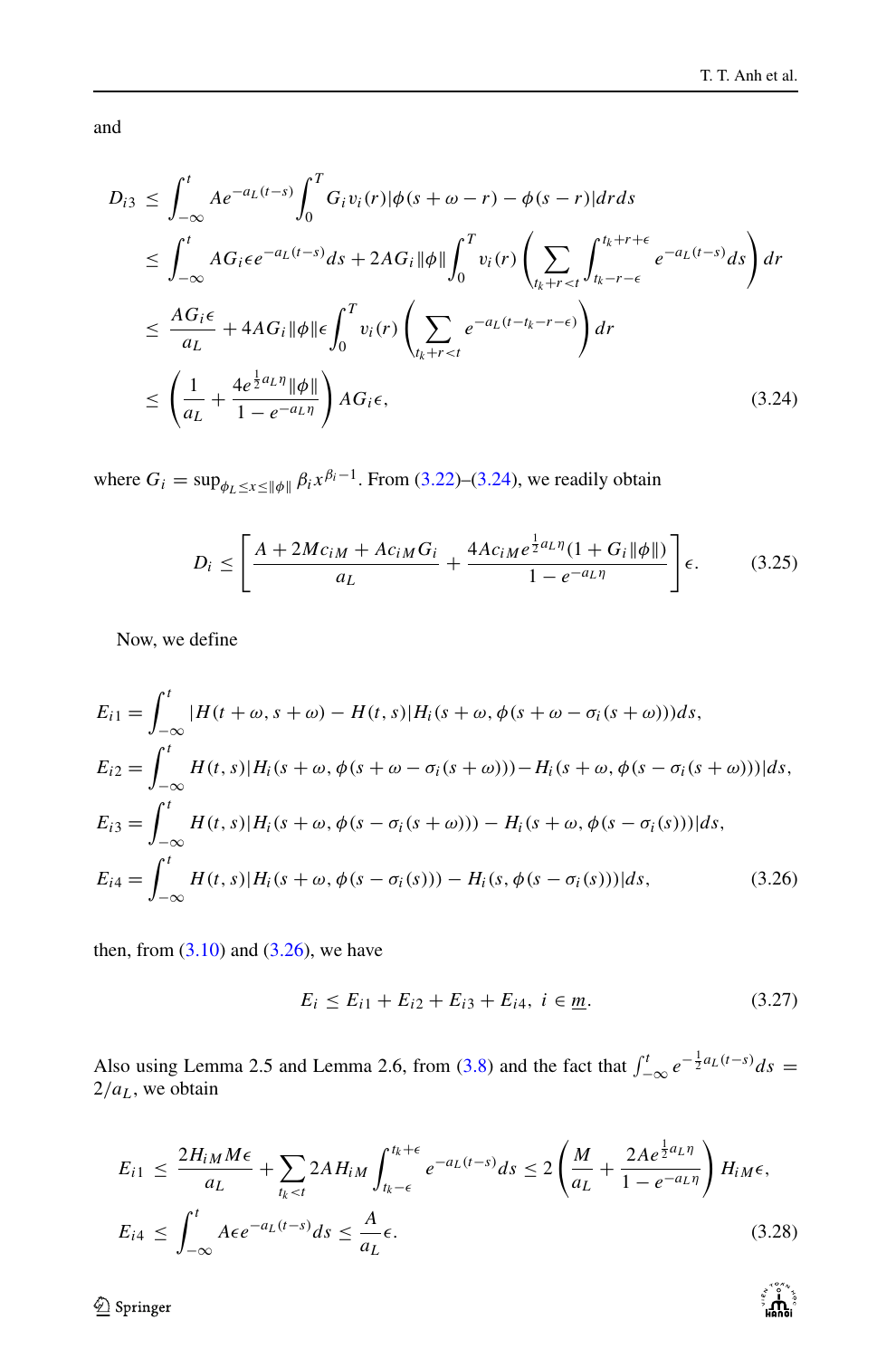Let  $\xi_i = \inf_{t \in \mathbb{R}} \dot{\sigma}_i^*(t), \xi_i = \sup_{t \in \mathbb{R}} \dot{\sigma}_i^*(t), i \in \underline{m}$ . Similarly to [\(3.18\)](#page-10-1) and [\(3.19\)](#page-10-2), we readily obtain

<span id="page-12-0"></span>
$$
E_{i2} \le L_i \int_{-\infty}^t H(t,s) |\phi(s + \omega - \sigma_i(s + \omega)) - \phi(s - \sigma_i(s + \omega))| ds
$$
  
\n
$$
\le \left(\frac{1}{a_L} + \frac{4\overline{\xi}_i |\phi|}{1 - e^{-a_L \underline{\xi}_i \eta}}\right) A L_i \epsilon,
$$
  
\n
$$
E_{i3} \le L_i \int_{-\infty}^t H(t,s) |\phi(s - \sigma_i(s + \omega)) - \phi(s - \sigma_i(s))| ds
$$
  
\n
$$
\le \left(\frac{1}{a_L} + \frac{4\overline{\xi}_i |\phi|}{1 - e^{-a_L \underline{\xi}_i \eta}}\right) A L_i \epsilon.
$$
\n(3.29)

Inequalities [\(3.27\)](#page-11-2)–[\(3.29\)](#page-12-0) yield

<span id="page-12-2"></span>
$$
E_i \le \left(\frac{A(2L_i + 1) + 2H_{iM}M}{a_L} + \frac{4Ae^{\frac{1}{2}a_L\eta}H_{iM}}{1 - e^{-a_L\eta}} + \frac{8AL_i\overline{\xi}_i\|\phi\|}{1 - e^{-a_L\underline{\xi}_i\eta}}\right)\epsilon.
$$
 (3.30)

Let us set

$$
G_1 = \sum_{t_k < t} |H(t + \omega, t_{k+p}) - H(t, t_k)|, \quad G_2 = \sum_{t_k < t} |H(t, t_k)| \tag{3.31}
$$

then

$$
G \leq \sum_{t_k < t} |H(t + \omega, t_{k+p}) - H(t, t_k)||\delta_{k+p}| + \sum_{t_k < t} |H(t, t_k)||\delta_{k+p} - \delta_k| \leq \bar{\delta}G_1 + \epsilon G_2. \tag{3.32}
$$

For each  $t \geq t_k$ , there exists a unique integer  $l = l(t)$  such that  $t_l < t \leq t_{l+1}$ . By Lemma 2.3 we, have  $t_{l+p} < t + \omega < t_{l+p+1}$ . Thus

<span id="page-12-1"></span>
$$
G_1 \leq \sum_{t_k < t} \left( \Gamma_M e^{-a_L(t - t_k - \epsilon)} \left| \int_{t_{k+p}}^{t + \omega} a(s) ds - \int_{t_k}^t a(s) ds \right| + e^{-a_L(t - t_k)} \left| \Gamma(k + p, l + p) - \Gamma(k, l) \right| \right) \leq \Gamma_M I_1 + I_2,\tag{3.33}
$$

where

$$
I_{1} = \sum_{t_{k} < t} e^{-a_{L}(t - t_{k} - \epsilon)} \left| \int_{t_{k+p}}^{t + \omega} a(s) ds - \int_{t_{k}}^{t} a(s) ds \right|,
$$
  
\n
$$
I_{2} = \sum_{t_{k} < t} e^{-a_{L}(t - t_{k})} | \Gamma(k+p, l+p) - \Gamma(k, l) |.
$$
\n(3.34)



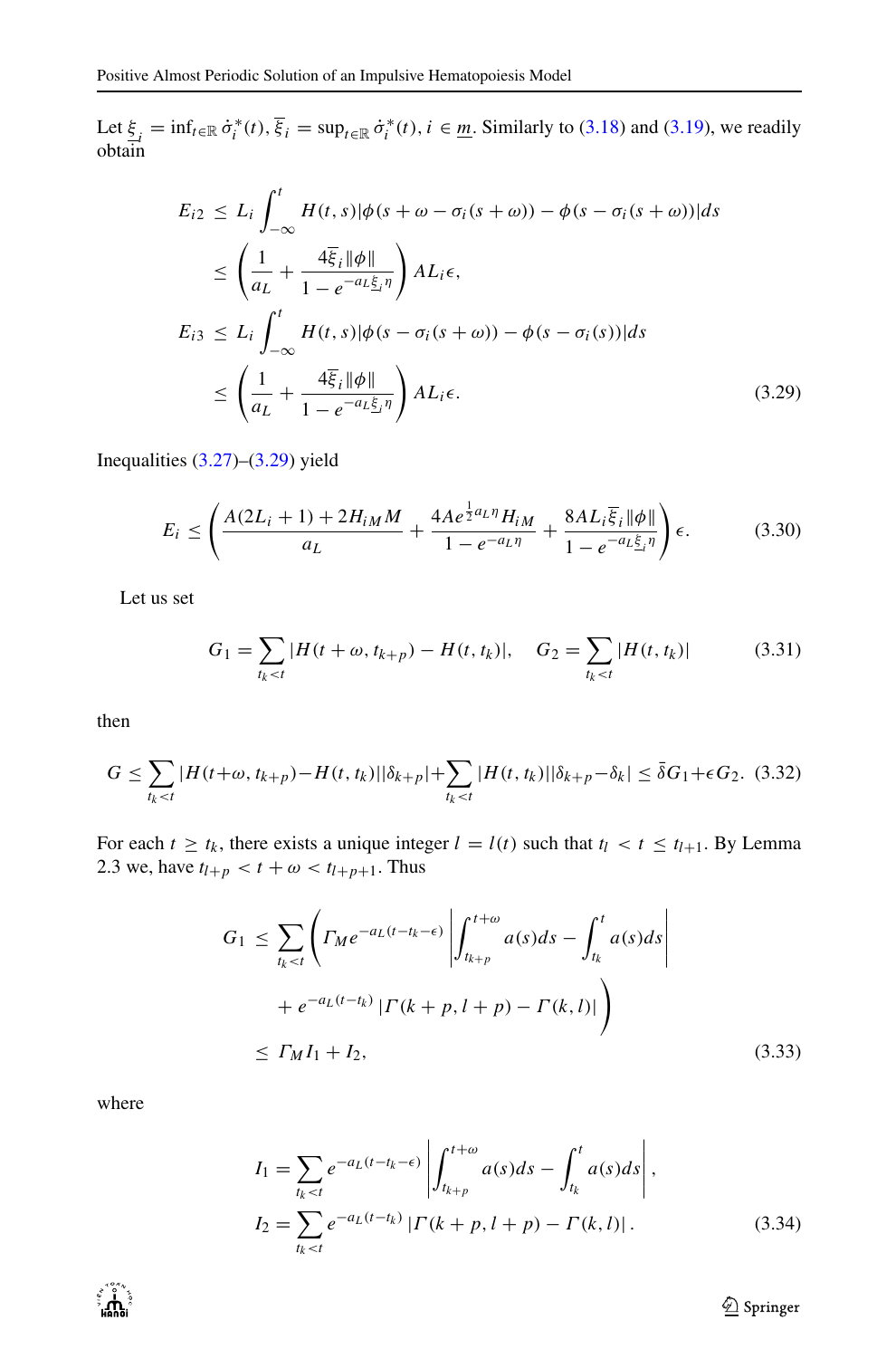Note that  $\epsilon < \eta/2$ ,  $\frac{1}{2} a_L(t - t_k) e^{-\frac{1}{2} a_L(t - t_k)}$  < 1 and  $|t_k^p - \omega| < \epsilon_1 < \epsilon$ , from [\(3.8\)](#page-8-1) and Lemma 2.5, we have

$$
I_1 \leq \sum_{l_k < t} e^{-a_L(t - t_k - \epsilon)} \left( \int_{t_k}^t |a(s + \omega) - a(s)| ds + \left| \int_{t_{k+p} - \omega}^{t_k} a(s) ds \right| \right)
$$
\n
$$
\leq \epsilon \sum_{l_k < t} e^{-a_L(t - t_k - \epsilon)} (t - t_k + a_M)
$$
\n
$$
\leq \left( a_M \epsilon e^{\frac{1}{2} a_L \eta} + \frac{2\epsilon}{a_L} e^{\frac{1}{2} a_L \eta} \right) \sum_{l_k < t} e^{-\frac{1}{2} a_L(t - t_k)}
$$
\n
$$
\leq \frac{e^{\frac{1}{2} a_L \eta}}{1 - e^{-\frac{1}{2} a_L \eta}} \left( a_M + \frac{2}{a_L} \right) \epsilon. \tag{3.35}
$$

Similarly, we obtain

<span id="page-13-0"></span>
$$
I_2 \le \frac{\Gamma_M}{1 + \gamma_L} \sum_{t_k < t} e^{-a_L(t - t_k)} (l - k + 1) \epsilon \le \frac{\Gamma_M}{1 + \gamma_L} \sum_{t_k < t} e^{-a_L(t - t_k)} \left( \frac{t - t_k}{\eta} + 1 \right) \epsilon
$$
\n
$$
\le \frac{\Gamma_M}{(1 + \gamma_L) \left( 1 - e^{-\frac{1}{2} a_L \eta} \right)} \left( \frac{2}{a_L \eta} + 1 \right) \epsilon. \tag{3.36}
$$

It follows from  $(3.33)$ – $(3.36)$  that

$$
G_1 \le \frac{\Gamma_M}{1 - e^{-\frac{1}{2}a_L\eta}} \left[ e^{\frac{1}{2}a_L\eta} \left( a_M + \frac{2}{a_L} \right) + \frac{1}{1 + \gamma_L} \left( \frac{2}{a_L\eta} + 1 \right) \right] \epsilon. \tag{3.37}
$$

We also have

$$
G_2 \le A \sum_{t_k < t} e^{-a_L(t - t_k)} \le \frac{A}{1 - e^{-a_L \eta}}.\tag{3.38}
$$

Therefore

<span id="page-13-1"></span>
$$
G \le \frac{\epsilon \overline{\delta} \Gamma_M}{1 - e^{-\frac{1}{2} a_L \eta}} \left[ e^{\frac{1}{2} a_L \eta} \left( a_M + \frac{2}{a_L} \right) + \frac{1}{1 + \gamma_L} \left( \frac{2}{a_L \eta} + 1 \right) \right] + \frac{A \epsilon}{1 - e^{-\frac{1}{2} a_L \eta}}. \tag{3.39}
$$

We can see clearly from  $(3.11)$ ,  $(3.20)$ ,  $(3.25)$ ,  $(3.30)$ , and  $(3.39)$  that there exists a positive constant  $\Lambda$  such that  $|F(\phi(t + \omega) - F\phi(t)| \leq \Lambda \epsilon$  for all  $t \in \mathbb{R}, |t - t_k| > \epsilon, k \in \mathbb{Z}$ . This shows that  $F\phi(t)$  is almost periodic. The proof is completed. shows that  $F\phi(t)$  is almost periodic. The proof is completed.

**Theorem 3.2** *Let assumptions* (A1)–(A7) *hold. If M*2*, defined in* [\(3.2\)](#page-7-3)*, is positive and*

<span id="page-13-2"></span>
$$
\frac{A}{a_L} \sum_{i=1}^{m} \left( b_{iM} K_i^* + c_{iM} G_i^* + L_i \right) < 1,\tag{3.40}
$$

where  $K_i^* = \sup_{M_2 \le x \le M_1} \alpha_i x^{\alpha_i - 1}$ ,  $G_i^* = \sup_{M_2 \le x \le M_1} \beta_i x^{\beta_i - 1}$ , then [\(1.6\)](#page-2-1) has a unique positive almost periodic solution.

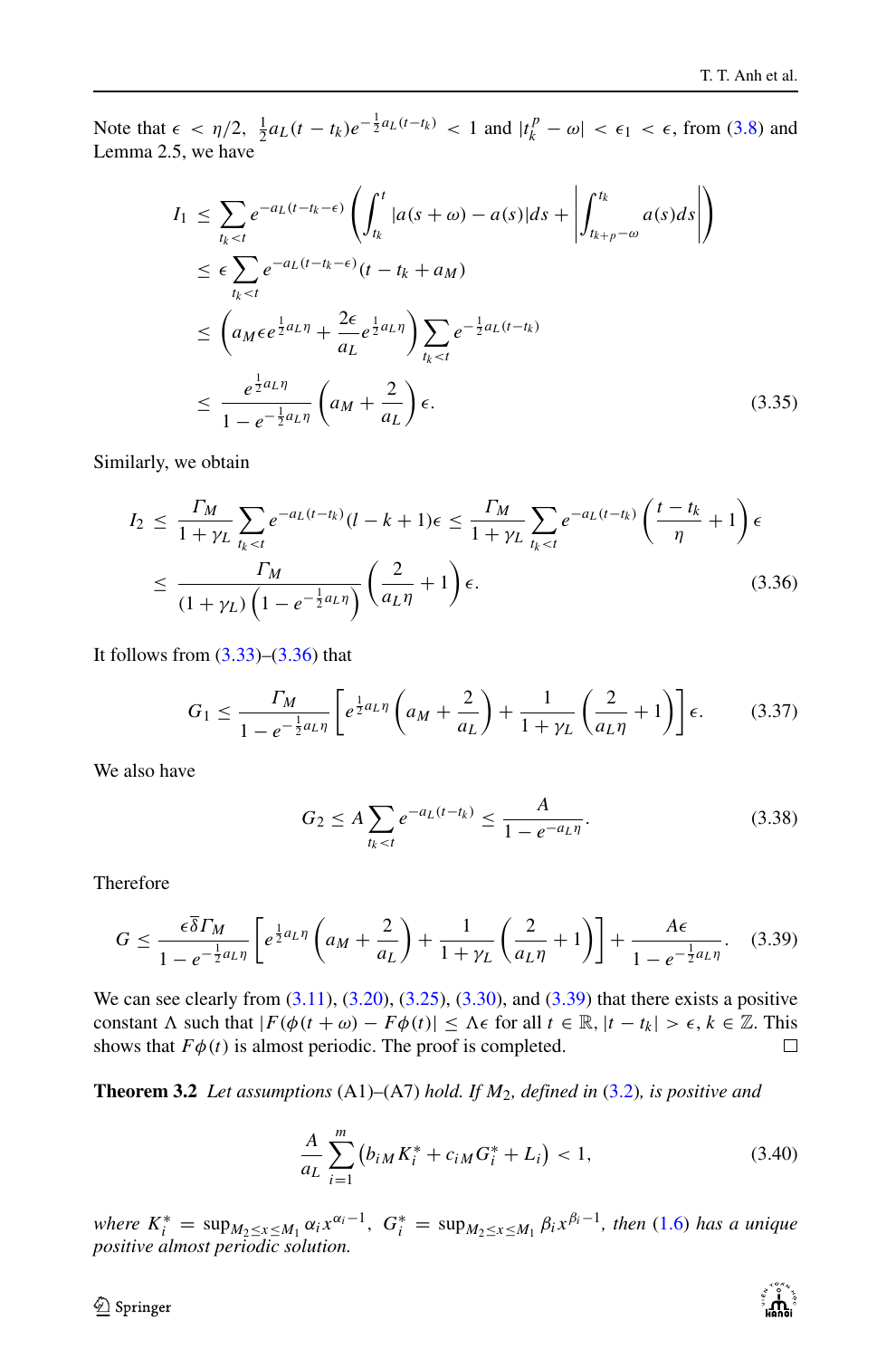*Proof* We define  $\mathcal{D}_2 = \{\phi \in \mathcal{D}_1 : M_2 \leq \phi(t) \leq M_1, t \in \mathbb{R}\}$ . It is worth noting that, from Lemma 3.1, Theorem 3.1 and the assumption  $M_2 > 0$ , we have  $F(\mathcal{D}_2) \subset \mathcal{D}_2$ . For any  $\phi, \psi \in \mathcal{D}_2$ , applying Lemma 2.6 we obtain

$$
|F\phi(t) - F\psi(t)| \le \int_{-\infty}^{t} H(t, s) \sum_{i=1}^{m} \left\{ L_i |\phi(s - \sigma_i(s)) - \psi(s - \sigma_i(s))| + c_{iM} \int_{0}^{T} v_i(r) \left| \frac{1}{1 + \phi^{\beta_i}(s - r)} - \frac{1}{1 + \psi^{\beta_i}(s - r)} \right| dr + b_{iM} \left| \frac{1}{1 + \phi^{\alpha_i}(s - \tau_i(s))} - \frac{1}{1 + \psi^{\alpha_i}(s - \tau_i(s))} \right| \right\} ds
$$
  

$$
\le \frac{A}{a_L} \sum_{i=1}^{m} \left( b_{iM} K_i^* + c_{iM} G_i^* + L_i \right) ||\phi - \psi||.
$$

Therefore

$$
||F\phi - F\psi|| \leq \frac{A}{a_L} \sum_{i=1}^{m} (b_{iM}K_i^* + c_{iM}G_i^* + L_i) ||\phi - \psi||
$$

which shows that *F* is a contraction mapping on  $\mathcal{D}_2$  by condition [\(3.40\)](#page-13-2). Then *F* has a unique fixed point in  $\mathcal{D}_2$ , namely  $\phi_0$ . It should be noted that  $F(\mathcal{D}_1) \subset \mathcal{D}_2$ , and hence, *F* also has a unique fixed point  $\phi_0$  in  $\mathcal{D}_1$ . This shows that [\(1.6\)](#page-2-1) has a unique positive almost periodic solution  $x^*(t) = \phi_0(t)$ . The proof is complete. periodic solution  $x^*(t) = \phi_0(t)$ . The proof is complete.

**Theorem 3.3** *Let assumptions* (A1)–(A7) *hold. If*  $M_2 > 0$ ,  $\sigma \le \eta$  *and* 

$$
\frac{1}{a_L} \max\left\{A, (\gamma_L + 1)^{-1}\right\} \sum_{i=1}^m \left(b_{iM} K_i^* + c_{iM} G_i^* + L_i\right) < 1,\tag{3.41}
$$

*then* [\(1.6\)](#page-2-1) *has a unique positive almost periodic solution x*∗*(t). Moreover, every solution*  $x(t) = x(t, \alpha, \xi)$  *of* [\(1.6\)](#page-2-1) *converges exponentially to*  $x^*(t)$  *as*  $t \to \infty$ *.* 

*Proof* By Theorem 3.2, [\(1.6\)](#page-2-1) has a unique positive almost periodic solution *x*∗*(t)*. Let  $x(t) = x(t, \alpha, \xi)$  be a solution of [\(1.6\)](#page-2-1) and [\(2.1\)](#page-5-0). We define  $V(t) = |x(t) - x^*(t)|$  then

$$
D^{+}V(t) \leq -a_{L}|x(t) - x^{*}(t)| + \sum_{i=1}^{m} \left[ b_{iM}K_{i}^{*}|x(t - \tau_{i}(t)) - x^{*}(t - \tau_{i}(t))| + c_{iM}G_{i}^{*} \int_{0}^{T} v_{i}(s)|x(t - s) - x^{*}(t - s)|ds + L_{i}|x(t - \sigma_{i}(t)) - x^{*}(t - \sigma_{i}(t))| \right]
$$
  
\n
$$
\leq -a_{L}V(t) + \sum_{i=1}^{m} (b_{iM}K_{i}^{*} + c_{iM}G_{i}^{*} + L_{i}) \overline{V}(t), \ t \neq t_{k}, \ t \geq \alpha,
$$
  
\n
$$
\Delta V(t_{k}) = \gamma_{k}V(t_{k}^{-}), \ t_{k} \geq \alpha, k \in \mathbb{Z},
$$

where  $\overline{V}(t) = \sup_{t-\sigma \leq s \leq t} V(s)$ . By Lemma 2.8, there exists a positive constant  $\lambda$  such that

$$
V(t) \leq \overline{V}(\alpha) \prod_{\alpha < t_k \leq t} (\gamma_k + 1) e^{-\lambda(t - \alpha)} \leq \Gamma_M \overline{V}(\alpha) e^{-\lambda(t - \alpha)}, \ t \geq \alpha.
$$

This shows that *x*(*t*) converges exponentially to  $x^*(t)$  as  $t \to \infty$ . The proof is complete.

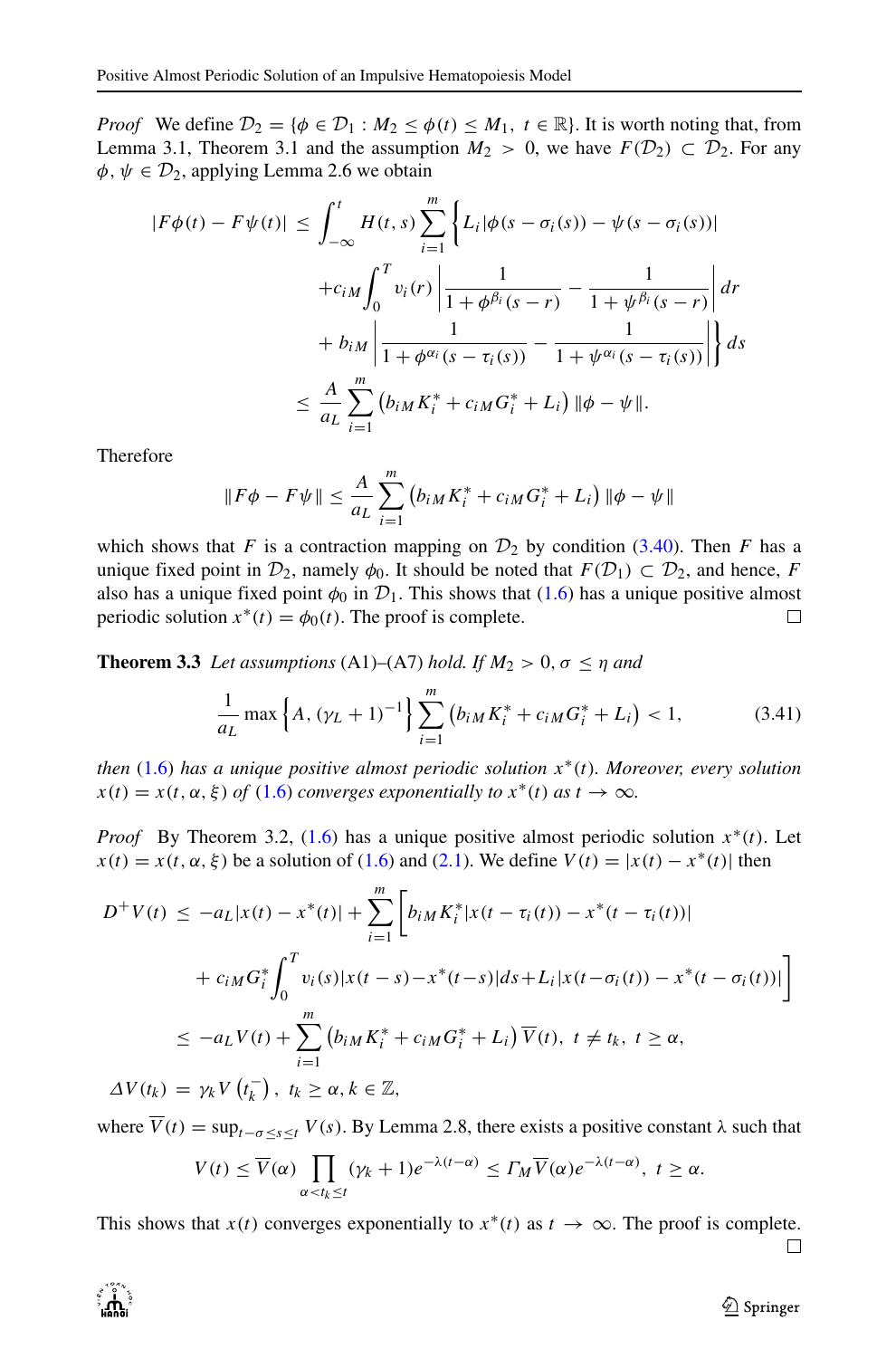The existence and exponential stability of positive almost periodic solution of  $(1.4)$  is presented in the following corollary as an application of our obtained results with  $m = 1$ .

**Corollary 3.1** *Under assumptions* (A1), (A2) *(with c(t)* = 0*) and* (A5)-(A7)*, if*  $M_2$ 0*, τ* ≤ *η and*

$$
\frac{1}{a_L} \max\left\{A, (\gamma_L + 1)^{-1}\right\} b_M K^* < 1,\tag{3.42}
$$

*where*  $K^* = \sup_{M_2 \le x \le M_1} \alpha x^{\alpha-1}$ , *then* [\(1.4\)](#page-1-0) *has a unique positive almost periodic solution which is exponentially stable.*

#### <span id="page-15-0"></span>**4 An Illustrative Example**

In this section, we give a numerical example to illustrate the effectiveness of our conditions. For illustrating purpose, let us consider the following equation

<span id="page-15-1"></span>
$$
\dot{x}(t) = -a(t)x(t) + \frac{b(t)}{1 + x^2(t - \tau(t))} + \int_0^1 \frac{c(t)ds}{1 + x^2(t - s)}
$$

$$
-d(t)\frac{|x(t - \sigma(t))|}{10 + |x(t - \sigma(t))|}, \quad t \neq k,
$$

$$
\Delta x(k) = \gamma_k x(k - 0) + \delta_k, \quad k \in \mathbb{Z}, \tag{4.1}
$$

where

$$
a(t) = 5 + |\sin(t\sqrt{2})|, \quad b(t) = \frac{1}{10} \left( 1 + |\sin(t\sqrt{3})| \right), \quad c(t) = \frac{1}{10} \left( 1 + |\cos(t\sqrt{3})| \right),
$$
  
\n
$$
d(t) = \frac{1}{20} \sin^2(t\sqrt{3}), \quad \tau(t) = \sin^2\left(\frac{\sqrt{3}}{2}t\right), \quad \sigma(t) = \cos^2\left(\frac{\sqrt{3}}{2}t\right),
$$
  
\n
$$
\gamma_{2m} = -\frac{1}{2}, \quad \gamma_{2m+1} = 1, \quad \delta_{2m} = 1, \quad \delta_{2m+1} = \frac{1}{2}, \quad m \in \mathbb{Z}.
$$

It should be noted that the functions  $a(t)$ ,  $b(t)$ ,  $c(t)$ ,  $\tau(t)$ , and  $\sigma(t)$  are almost periodic in the sense of Bohr,  $H(t, x) = d(t) \frac{|x|}{10+|x|}$  is almost periodic in  $t \in \mathbb{R}$  uniformly in  $x \in \mathbb{R}_+$ ,  $|H(t, x) - H(t, y)| \leq \frac{1}{2}|x - y|$ . Therefore, assumptions (A1)–(A5) and (A7) are satisfied. On the other hand,  $\Gamma(q, p) = \prod_{i=q}^{p} (1 + \gamma_i) \in \left\{ \frac{1}{2}, 1, 2 \right\}$  for any  $p, q \in \mathbb{Z}, p \ge q$ . Thus,  $\Gamma_M = 2$ ,  $\Gamma_L = \frac{1}{2}$  and assumption (A6) is satisfied. Taking some computations, we obtain

$$
a_L = 5
$$
,  $a_M = 6$ ,  $b_L = c_L = 0.1$ ,  $b_M = c_M = 0.2$ ,  $L \le 0.5$ ,  $H_M = \frac{1}{20}$ ,  $H_L = 0$ ,  
 $A = 2$ ,  $B = 0.5$ ,  $M_1 = 2.1736$ ,  $M_2 = 0.0027$ ,  $K^* = G^* = 2M_1$ 

and  $\frac{A}{a_L}(b_M K^* + c_M G^* + L) \leq 0.8956$ . By Theorem 3.2, [\(4.1\)](#page-15-1) has a unique positive almost periodic solution  $x^*(t)$ . Furthermore, it can be seen that  $\gamma_L = -\frac{1}{2}$ , and hence,  $\frac{1}{a_L}$  max  $\{A, (\gamma_L + 1)^{-1}\}$   $(b_M K^* + c_M G^* + L) \leq 0.8956$ . By Theorem 3.3, every solution  $x(t, \alpha, \xi)$  of [\(4.1\)](#page-15-1) converges exponentially to  $x^*(t)$  as t tends to infinity. As presented in Fig. [1,](#page-16-7) state trajectories of [\(4.1\)](#page-15-1) with different initial conditions converge to the unique positive almost periodic solution of [\(4.1\)](#page-15-1).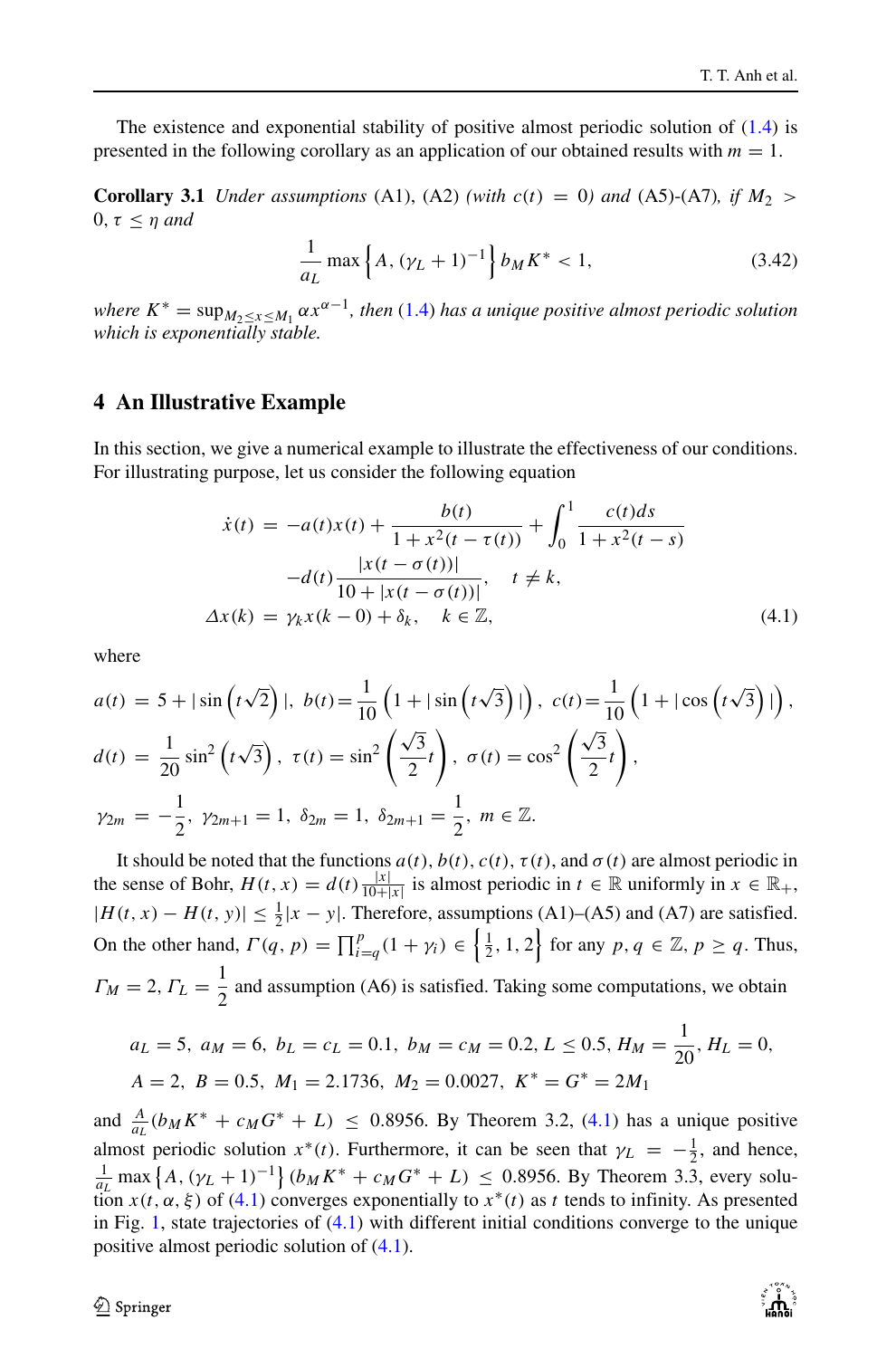<span id="page-16-7"></span>

**Fig. 1** State trajectories of [\(4.1\)](#page-15-1) converge to the unique positive almost periodic solution

### **5 Conclusion**

This paper has dealt with the existence and exponential attractivity of a unique positive almost periodic solution for a generalized model of hematopoiesis with delays and impulses. Using the contraction mapping principle and a novel type of impulsive delay inequality, new sufficient conditions have been derived ensuring that all solutions of the model converge exponentially to the unique positive almost periodic solution.

**Acknowledgments** The authors would like to thank the editors and the anonymous reviewers for their constructive comments and suggestions that have helped to improve the present paper. This work was supported by the Ministry of Education and Training of Vietnam, grant B2013.17.42.

### **References**

- <span id="page-16-5"></span>1. Alzabut, J.O., Nieto, J.J., Stamov, G.T.: Existence and exponential stability of positive almost periodic solution for a model of hematopoiesis. Bound. Value Prob. **10** (2009). Article ID 127510
- <span id="page-16-2"></span>2. Anh, T.T.: Existence and global asymptotic stability of positive periodic solutions of a Lotka-Volterra type competition systems with delays and feedback controls. Electron. J. Differ. Equ. **2013**(261), 1–16 (2013)
- <span id="page-16-4"></span>3. Bainov, D.D., Simeonov, P.S.: Impulsive differential equations: Periodic solutions and applications. Longman Scientific, New York (1993)
- <span id="page-16-6"></span>4. Berezansky, L., Braverman, E., Idels, L.: Nicholson's blowflies differential equations revisited: Main results and open problems. Appl. Math. Modelling **34**, 1405–1417 (2010)
- <span id="page-16-0"></span>5. Berezansky, L., Braverman, E., Idels, L.: Mackey-Glass model of hematopoiesis with non-monotone feedback: Stability, oscillation and control. Appl. Math. Comput. **219**, 6268–6283 (2013)
- <span id="page-16-3"></span>6. Fink, A.M.: Almost Periodic Differential Equations. Springer-Verlag, New York (1974)
- <span id="page-16-1"></span>7. Gyori, I., Ladas, G.: Oscillation Theory of Delay Differential Equations with Applications. Clarendon, Oxford (1991)